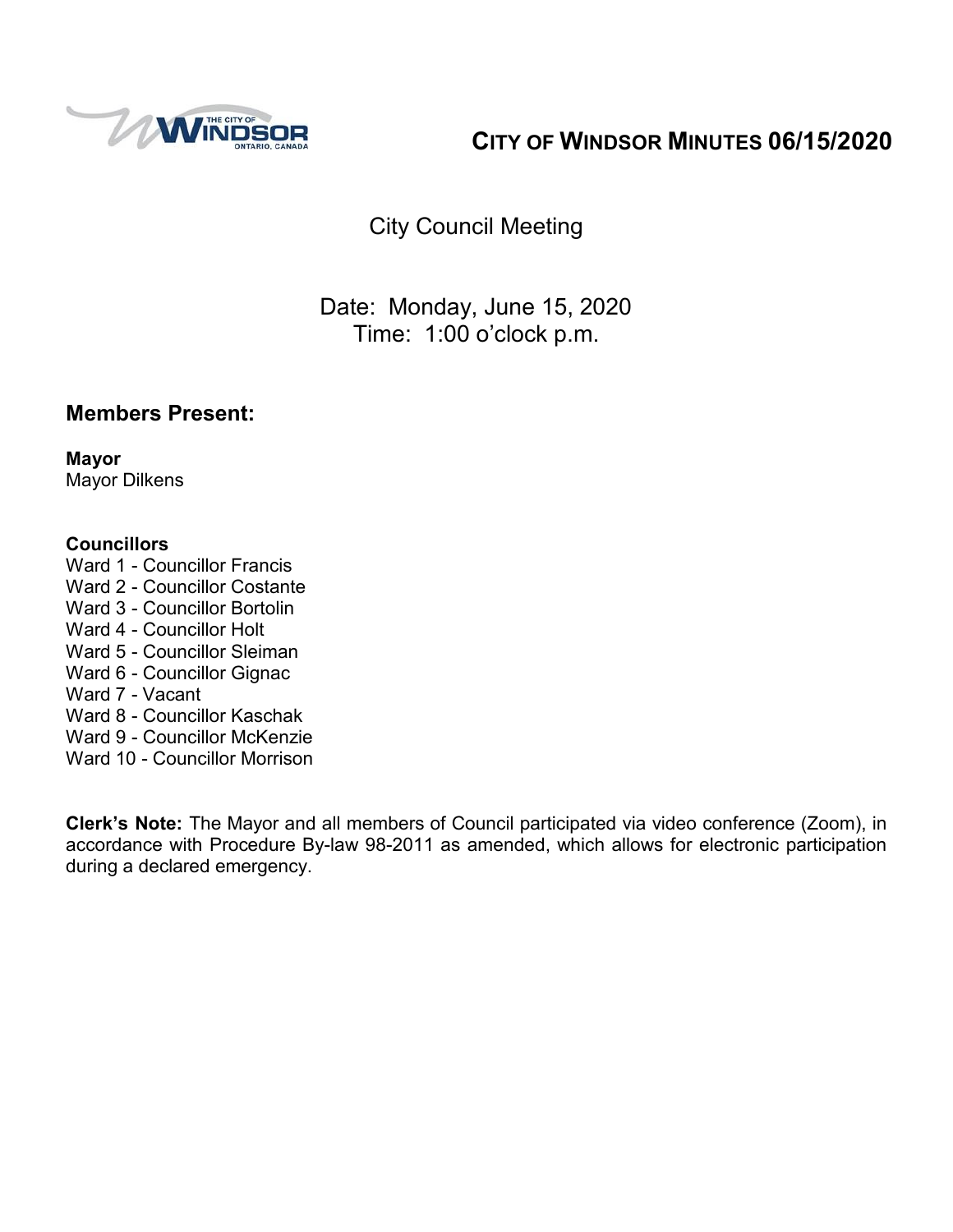#### **2. CALL TO ORDER**

The Mayor calls the meeting to order at 1:22 o'clock p.m.

#### **3. DISCLOSURE OF PECUNIARY INTEREST AND THE GENERAL NATURE THEREOF**

Councillor Francis discloses an interest and abstains from voting on Item 11.3 being the report of the City Treasurer dated May 5, 2020 entitled "Application for Property Tax Relief Under Section 357 of the Ontario *Municipal Act, 2001*", as the subject program to provide hotel rooms for healthcare workers was started in part by the employer of a family member.

## **4. ADOPTION OF THE MINUTES**

### **4.1. Adoption of the Windsor City Council meeting minutes held May 25, 2020**

Moved by: Councillor Costante Seconded by: Councillor Francis

That the minutes of the meeting of Council held May 25, 2020 **BE ADOPTED** as presented. Carried.

Report Number: SCM 179/2020

## **4.2. Adoption of the Windsor City Council meeting minutes held June 1, 2020**

Moved by: Councillor Costante Seconded by: Councillor Francis

That the minutes of the meeting of Council held June 1, 2020 **BE ADOPTED** as presented. Carried.

Report Number: SCM 180/2020

#### **4.3. Adoption of the Special Meeting of Council minutes held June 3, 2020**

Moved by: Councillor Costante Seconded by: Councillor Francis

That the minutes of the Special Meeting of Council held June 3, 2020 **BE ADOPTED** as presented. Carried.

Report Number: SCM 181/2020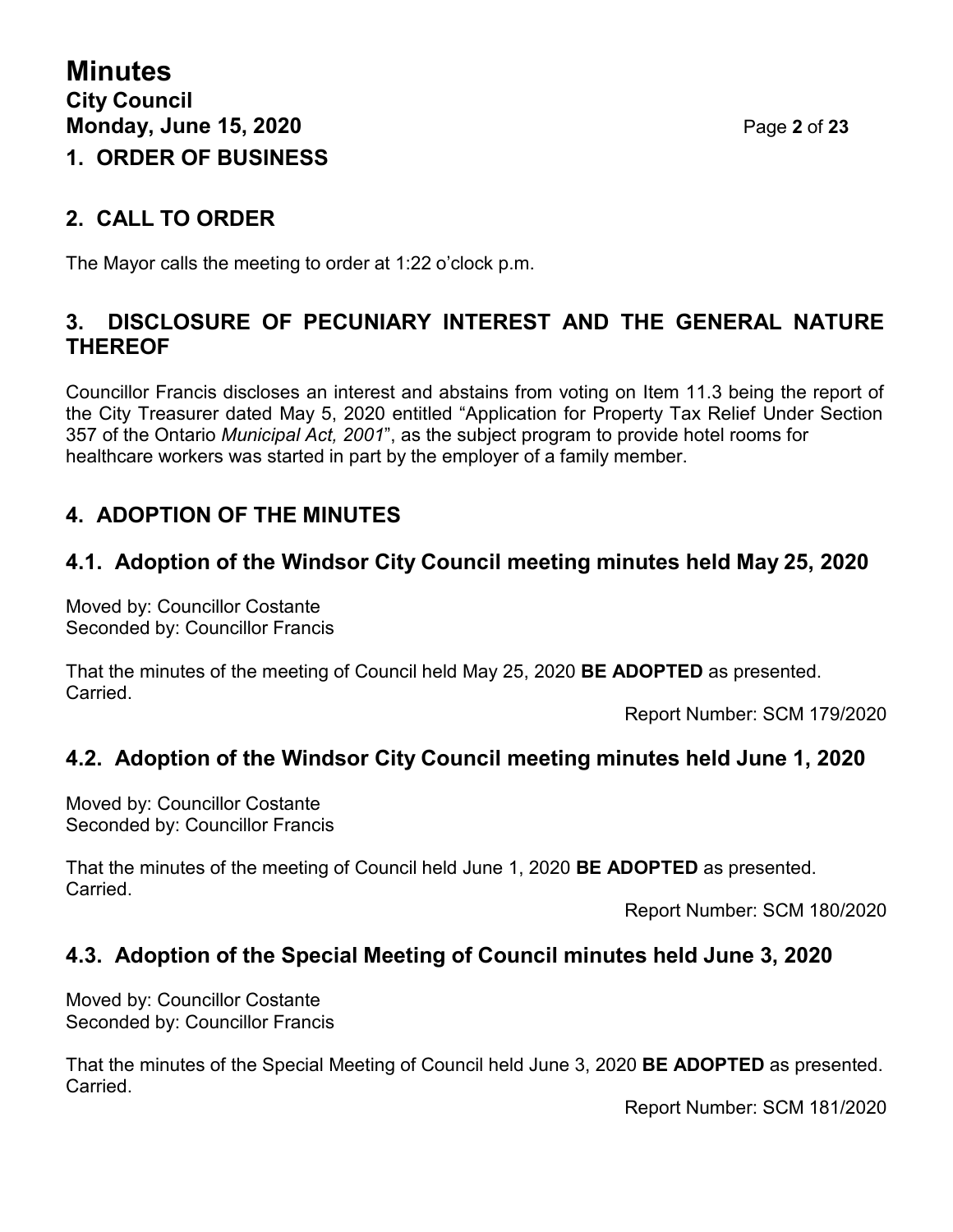# **Minutes City Council Monday, June 15, 2020** Page **3** of **23 5. NOTICE OF PROCLAMATIONS**

None presented.

# **6. COMMITTEE OF THE WHOLE**

Moved by: Councillor Gignac Seconded by: Councillor Holt

That Council do now rise and move into Committee of the Whole with the Mayor presiding for the purpose of dealing with:

(a) communication items;

(b) consent agenda;

- (c) hearing requests for deferrals, referrals and/or withdrawals of any items of business;
- (d) hearing presentations and delegations;
- (e) consideration of business items;
- (f) consideration of Committee reports:

(g) Report of Special In-Camera Meeting or other Committee as may be held prior to Council (if scheduled); and

(h) consideration of by-law 82-2020 through 87-2020 (inclusive).

Carried.

## **7. COMMUNICATIONS INFORMATION PACKAGE**

## **7.1. Correspondence Monday, June 15, 2020**

Moved by: Councillor Kaschak Seconded by: Councillor McKenzie

Decision Number: CR304/2020

That the following Communication Items 7.1.1, 7.1.2, and 7.1.5 through 7.1.7 inclusive as set forth in the Council Agenda **BE REFERRED** as noted, and that Items 7.1.3 and 7.1.4 be dealt with as follows:

#### **7.1.3 Cancellation of this year's Doors Open Windsor event due to COVID-19 pandemic. Request to carry this year's City of Windsor funds to Doors Open Windsor event to be held in 2021.**

Moved by: Councillor Holt Seconded by: Councillor Bortolin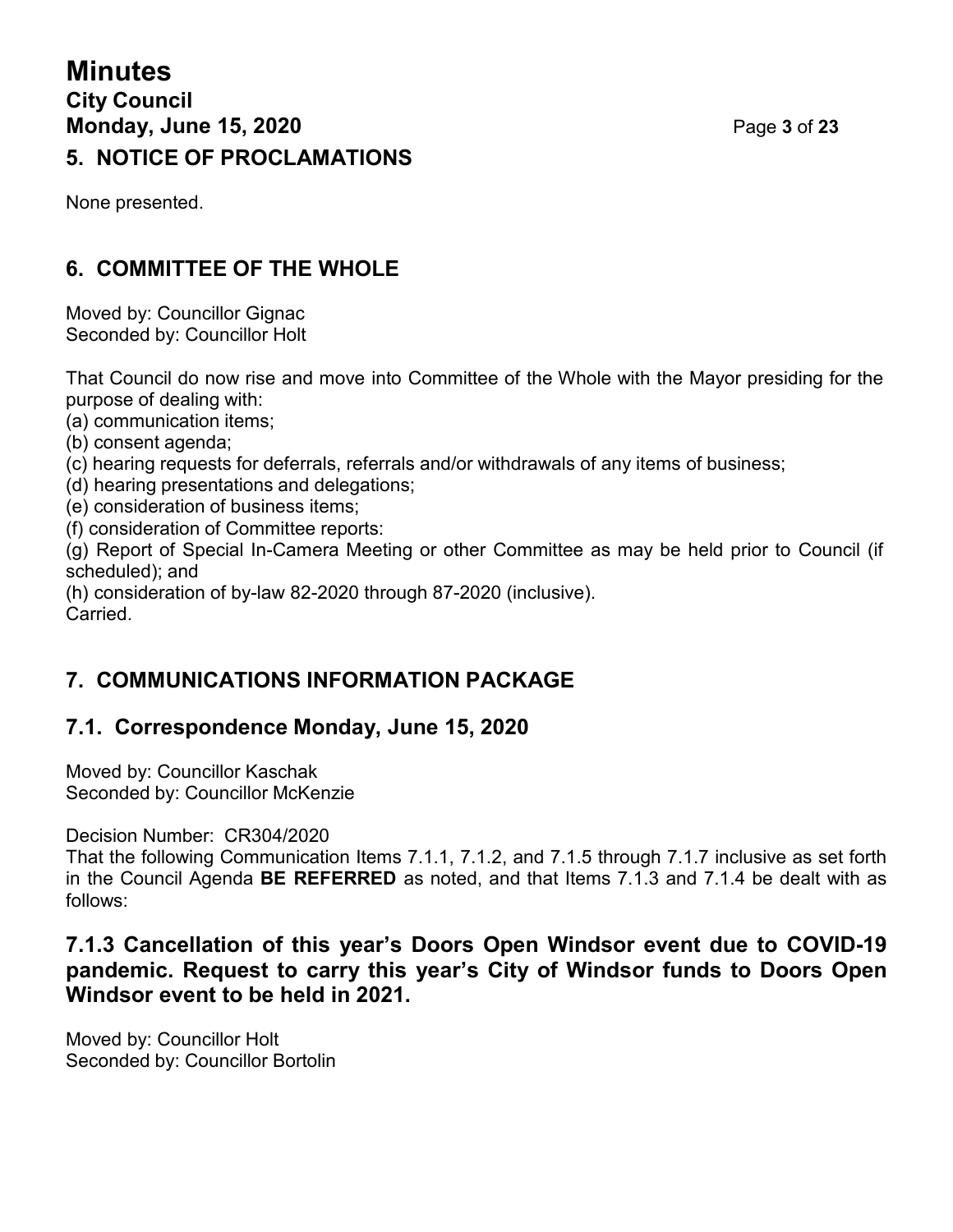## **Minutes City Council Monday, June 15, 2020** Page **4** of **23**

Decision Number: CR306/2020

That the correspondence from Joanne Hoppe, Doors Open Windsor dated May 26, 2020 regarding "Doors Open Windsor Update and Request" **BE RECEIVED**; and further,

That the funding allocated by the City of Windsor as main sponsor for 2020 **BE HELD OVER** and **REALLOCATED** towards 2021 which will coincide with the 20<sup>th</sup> anniversary of Doors Open Ontario.

Carried.

Clerk's File: MBA/7119

#### **7.1.4 Administration requests that Council reconsider report S 20/2020, "Climate Change Adaptation Plan, Degrees of Change - City Wide," rescind CR191/2020, and approve the Climate Change Adaptation Plan, Degrees of Change**

Moved by: Councillor McKenzie Seconded by: Councillor Costante

Decision Number: CR305/2020

That the memo from the Supervisor, Environmental Sustainability and Climate Change dated May 26, 2020 regarding "Report S 20/2020 Climate Change Adaptation Plan, Degrees of Change" **BE RECEIVED**; and further,

That Council **RESCIND** CR191/2020 in which Report S 20/2020 "Climate Change Adaptation Plan, Degrees of Change" was received for information; and further,

That Council **APPROVE** the Climate Change Adaptation Plan, Degrees of Change". Carried.

Clerk's File: EI/10822

| No.   | Sender                        | Subject                                                                                                                                                                                                                                                                                                                                                                              |
|-------|-------------------------------|--------------------------------------------------------------------------------------------------------------------------------------------------------------------------------------------------------------------------------------------------------------------------------------------------------------------------------------------------------------------------------------|
| 7.1.1 | Ministry of<br>Transportation | Federal approval granted under the Investing in<br>Canada Infrastructure Program (ICIP). Federal and<br>provincial funding contributions approved for three<br>transit projects: Construction of Dougall Ave.,<br>including bikelanes and sidewalks; Sidewalk<br><b>Rehabilitation &amp; Active Transportation</b><br>Improvements; and Cabana Corridor Improvements<br>Phase 3 & 4. |
|       |                               | <b>City Engineer</b><br><b>Executive Director of Transit Windsor</b><br><b>City Treasurer</b><br><b>Senior Manager of Communications</b><br>GP2020<br>Note & File                                                                                                                                                                                                                    |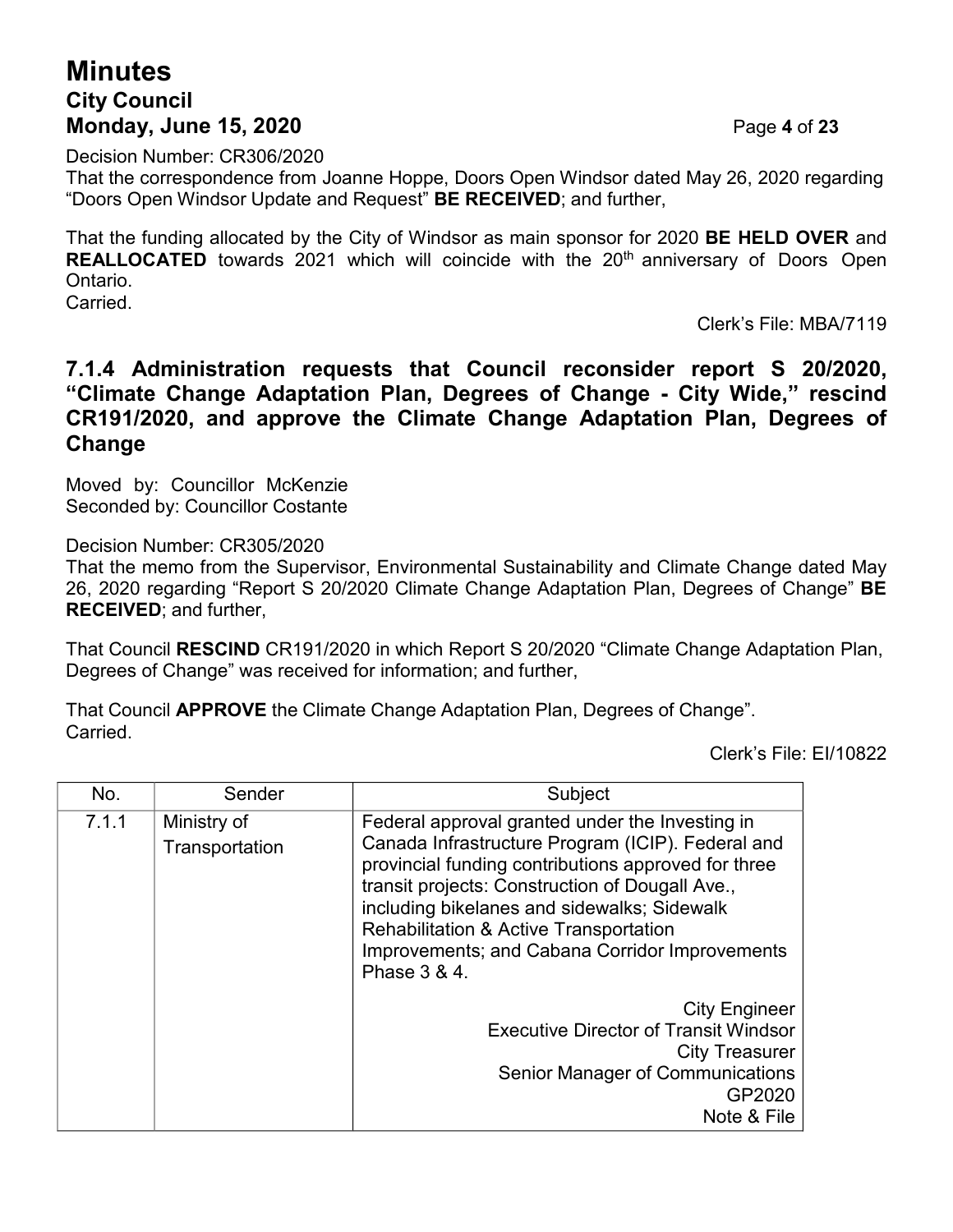# **Minutes City Council Monday, June 15, 2020** Page **5** of **23**

| No.   | Sender                        | Subject                                                                              |  |
|-------|-------------------------------|--------------------------------------------------------------------------------------|--|
|       |                               |                                                                                      |  |
| 7.1.2 | <b>S&amp;P Global Ratings</b> | Research Update: City of Windsor Ratings Affirmed<br>At "AA"; Outlook Remains Stable |  |
|       |                               | <b>City Treasurer</b>                                                                |  |
|       |                               | MH/13786 and AF2020                                                                  |  |
|       |                               | Note & File                                                                          |  |
| 7.1.3 | Doors Open Windsor            | Cancellation of this year's Doors Open Windsor                                       |  |
|       |                               | event due to COVID-19 pandemic. Request to carry                                     |  |
|       |                               | this year's City of Windsor funds to Doors Open                                      |  |
|       |                               | Windsor event to be held in 2021.                                                    |  |
|       |                               | <b>City Treasurer</b>                                                                |  |
|       |                               | <b>MBA/7119</b>                                                                      |  |
|       |                               | <b>COUNCIL DIRECTION REQUESTED, otherwise</b>                                        |  |
|       |                               | Note & File                                                                          |  |
| 7.1.4 | Supervisor,                   | Administration requests that Council reconsider                                      |  |
|       | Environmental                 | report S 20/2020, "Climate Change Adaptation Plan,                                   |  |
|       | Sustainability and            | Degrees of Change - City Wide," rescind                                              |  |
|       | <b>Climate Change</b>         | CR191/2020, and approve the Climate Change<br>Adaptation Plan, Degrees of Change.    |  |
|       |                               |                                                                                      |  |
|       |                               | <b>City Clerk</b>                                                                    |  |
|       |                               | <b>City Engineer</b>                                                                 |  |
|       |                               | EI/10822                                                                             |  |
|       |                               | <b>COUNCIL DIRECTION REQUESTED, otherwise</b><br>Note & File                         |  |
| 7.1.5 | Manager of Urban              | Site Plan Approval, Teddy Pierre Daher, 2650                                         |  |
|       | Design                        | Temple Dr., Proposed manufacturing & warehouse                                       |  |
|       |                               | building                                                                             |  |
|       |                               | ZS/13828                                                                             |  |
|       |                               | Note & File                                                                          |  |
| 7.1.6 | Committee of                  | Applications heard by the Committee of                                               |  |
|       | Adjustment/Consent            | Adjustment/Consent Authority, Thursday, June 11,                                     |  |
|       | Authority                     | 2020, 3:30 p.m., through Electronic Meeting<br>Participation                         |  |
|       |                               | ZC2020                                                                               |  |
|       |                               | Note & File                                                                          |  |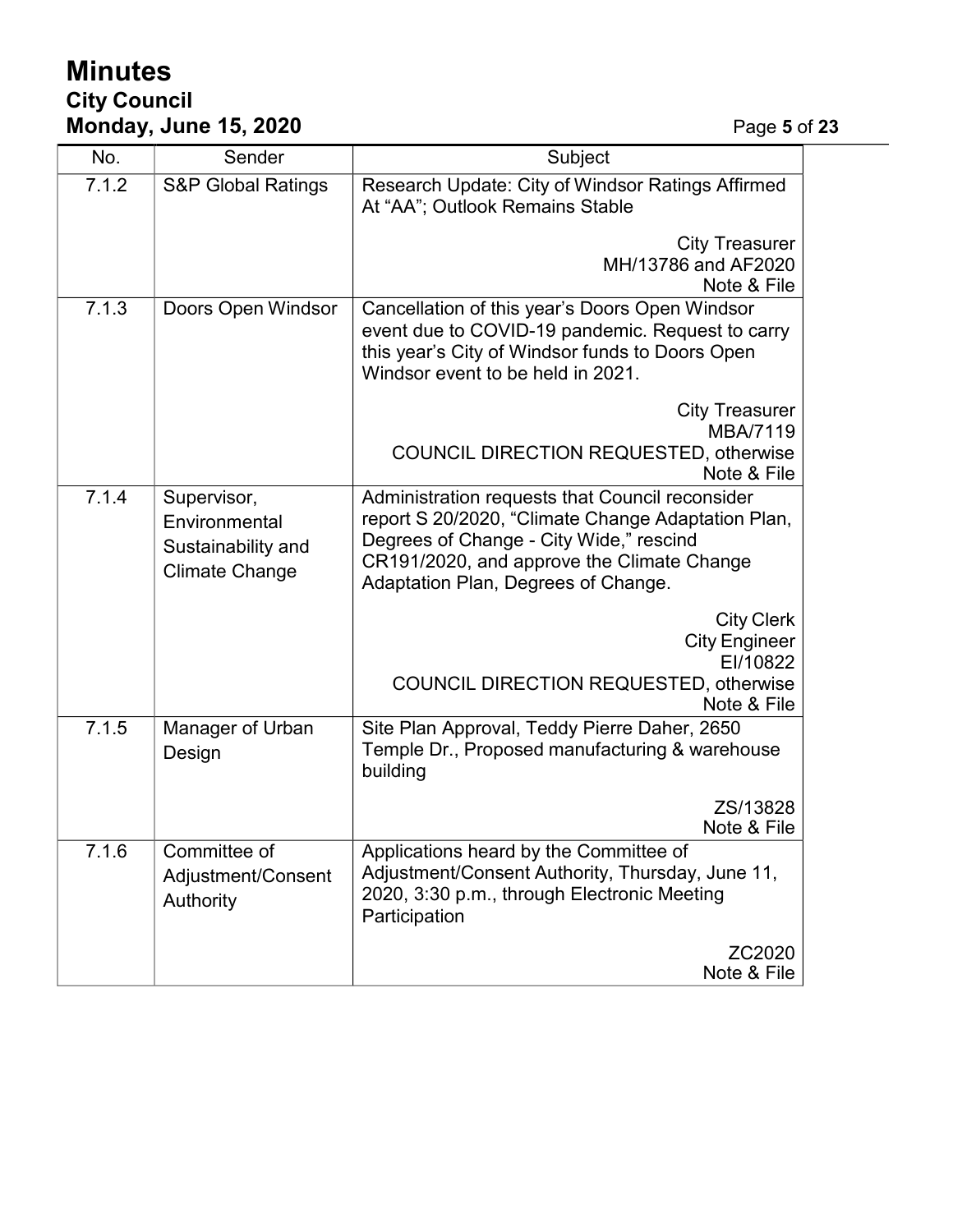# **Minutes City Council Monday, June 15, 2020** Page **6** of **23**

| No.   | Sender                                                       | Subject                                                                                                                                                                                                                                                |
|-------|--------------------------------------------------------------|--------------------------------------------------------------------------------------------------------------------------------------------------------------------------------------------------------------------------------------------------------|
| 7.1.7 | <b>Alcohol and Gaming</b><br>Commission of<br>Ontario (AGCO) | Additional information regarding recent<br>amendments to Regulation 719 of the Liquor<br>Licence Act that support liquor sale licensees in<br>temporarily extending their patios and provide<br>additional flexibility for the location of tied houses |
|       |                                                              | <b>City Clerk/License Commissioner</b><br>GP2020<br>Note & File                                                                                                                                                                                        |

**Carried** 

Report Number: CMC 10/2020

## **7.2. 2019 Provincial Offences (POA) Annual Report- City Wide**

Moved by: Councillor Kaschak Seconded by: Councillor McKenzie

Decision Number: CR307/2020

That the report of the City Solicitor dated March 24, 2020 regarding the 2019 Windsor/Essex Provincial Offences (POA) Annual Report **BE RECEIVED FOR INFORMATION**. Carried.

> Report Number: CM 19/2020 Clerk's File: AL2020

#### **7.3. Response to CQ14-2020 Regarding Timelines for the University Avenue and Victoria Avenue Environmental Assessment and University Avenue West and Wyandotte Street West Community Improvement Plan; Wards 2, 3**

Moved by: Councillor Kaschak Seconded by: Councillor McKenzie

Decision Number: CR308/2020

That the report of the Planner III - Special Projects and Transportation Planning Senior Engineer dated June 2, 2020 entitled "Response to CQ14-2020 Regarding Timelines for the University Avenue and Victoria Avenue Environmental Assessment and University Avenue West and Wyandotte Street West Community Improvement Plan; Wards 2, 3" **BE RECEIVED** for information. **Carried** 

> Report Number: C 116/2020 Clerk's File: Z/10320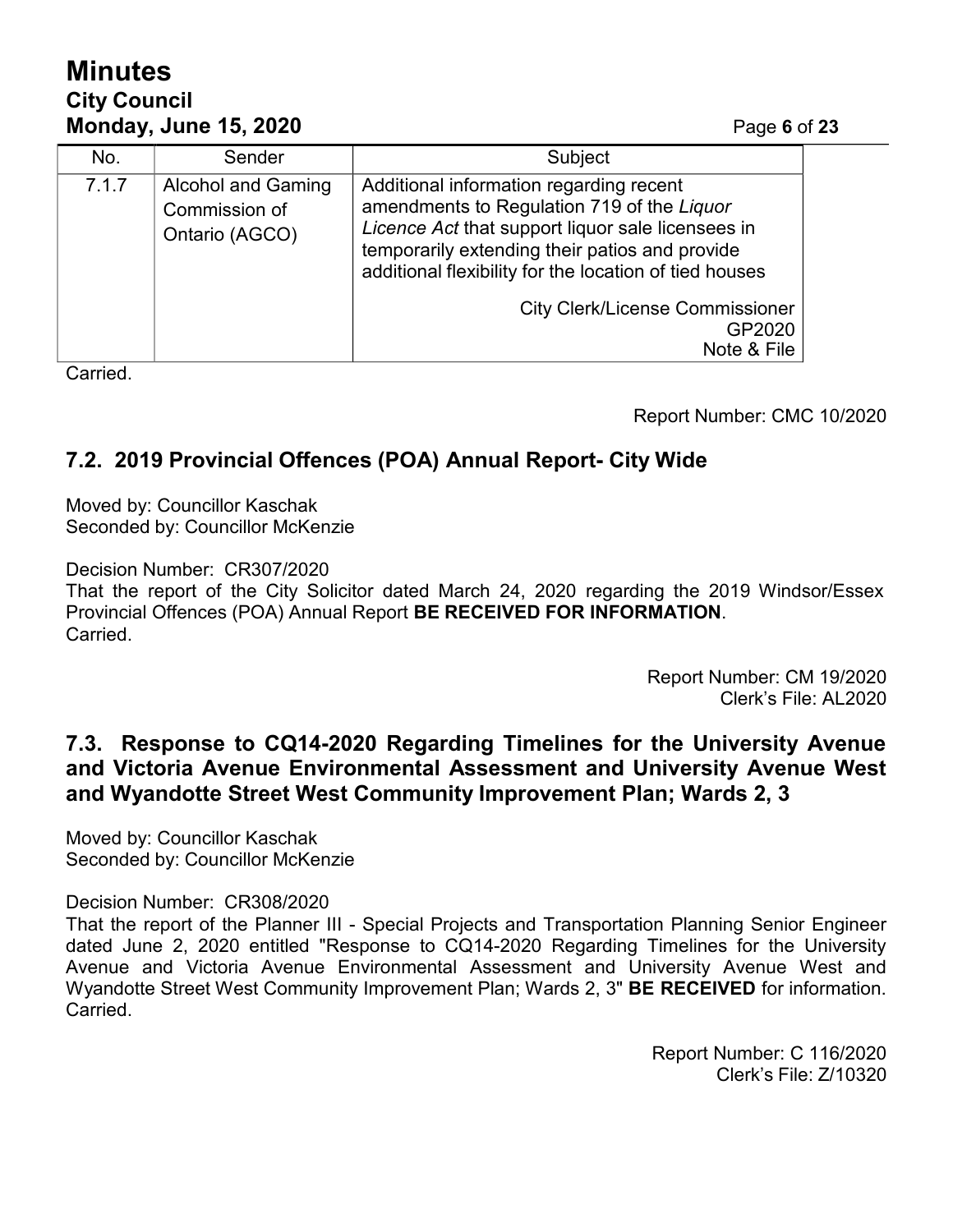### **8.2. 2020 Decommissioning of Transit Windsor Buses - City Wid**

Moved by: Councillor Morrison Seconded by: Councillor Sleiman

Decision Number: CR310/2020 ETPS 765

That the Environment, Transportation and Public Safety Standing Committee, sitting as the Transit Windsor Board of Directors, and City Council **APPROVE** the decommissioning of conventional transit bus numbers 556, 560, 561, 563, 670, 671, 672, 673, 674, 675, 676, 677, 681, 682, 683 and 684.

Carried.

Report Number: SCM 178/2020 & S 70/2020 Clerk's File: MT/13708

### **11.1. 2020 Business Improvement Area Budget and Levy Approvals - Additional Information - Wards 2,3,4,5 & 6**

Moved by: Councillor Morrison Seconded by: Councillor Sleiman

Decision Number: CR311/2020

That the report of the Deputy Treasurer, Taxation & Financial Projects dated May 29, 2020 entitled "2020 Business Improvement Area Budget and Levy Approvals - Additional Information - Wards 2,3,4,5 & 6" **BE RECEIVED** for information; and,

That City Council **APPROVE** the 2020 Budget Submission and related levy request in the amount of \$94,000 of the Wyandotte Towne Centre Business Improvement Area; and,

That City Council **APPROVE** the 2020 Business Improvement Area rate of 0.00376947 for the Wyandotte Towne Centre Business Improvement Area; and,

That the City Solicitor **INCLUDE** the Wyandotte Towne Centre Business Improvement Area levy and rate as part of the 2020 Business Improvement Area By-law. Carried.

Report Number: C 109/2020 Clerk's File: AFB/13467

#### **11.2. 2020 Business Improvement Area Budget and Levy Approvals - Wards 2,3,4,5 7 6**

Moved by: Councillor Morrison Seconded by: Councillor Sleiman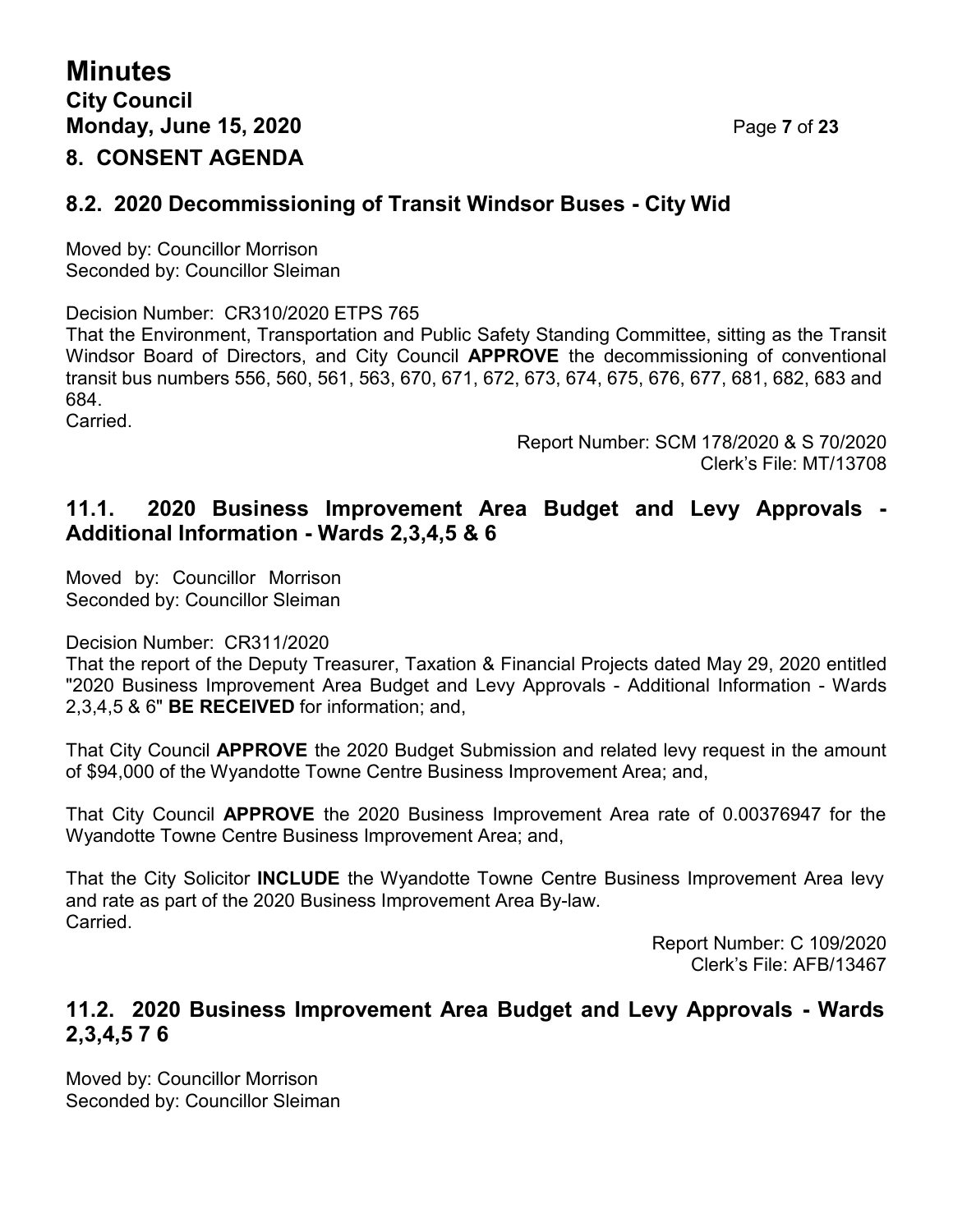## **Minutes City Council Monday, June 15, 2020** Page **8** of **23**

Decision Number: CR312/2020

That City Council **APPROVE** the 2020 Budget submissions and related levy requests for the Downtown Windsor, Via Italia (Erie Street), Olde Riverside Town Centre, Olde Sandwich Towne, Walkerville District, Ottawa Street, Pillette Village and Ford City BIAs (Appendices attached) as outlined in Table 1; and,

That City Council **APPROVE** the 2020 Business Improvement Area Rates as presented in Table 1; and,

That City Council **AUTHORIZE** that a Streetscaping reserve be established by the Pilette Village BIA under section 417 of the *Ontario Municipal Act, 2001* for the purpose of supporting a proposed project; and,

That the City Solicitor **BE AUTHORIZED** to prepare the necessary by-laws. **Carried** 

Report Number: C 86/2020 Clerk's File: AFB/13467

## **9. REQUEST FOR DEFERRALS, REFERRALS AND/OR WITHDRAWALS**

#### **11.3. Application for Property Tax Relief Under Section 357 of the Ontario** *Municipal Act, 2001* **- Ward 3**

Moved by: Councillor Bortolin Seconded by: Councillor Costante

Decision Number: CR313/2020

That the report of the City Treasurer dated May 5, 2020 entitled "Application for Property Tax Relief Under Section 357 of the *Ontario Municipal Act, 2001*" **BE DEFERRED** until such time as the corresponding in camera report on this matter is dealt with by Council. Carried.

Councillor Francis discloses an interest and abstains from voting on this matter.

Report Number: C 88/2020 Clerk's File: AF2020

#### **11.7. Waterfront Celestial Beacon – Home to Street Car 351**

Moved by: Councillor Gignac Seconded by: Councillor Francis

That the report of the Manager of Parks Development and Project Administrator – Engineering, dated November 25, 2019 entitled "Waterfront Celestial Beacon – Home to Street Car 351" BE DEFERRED pending the ability to analyze the financial ramifications of the Covid-19 pandemic on the Corporation of the City of Windsor.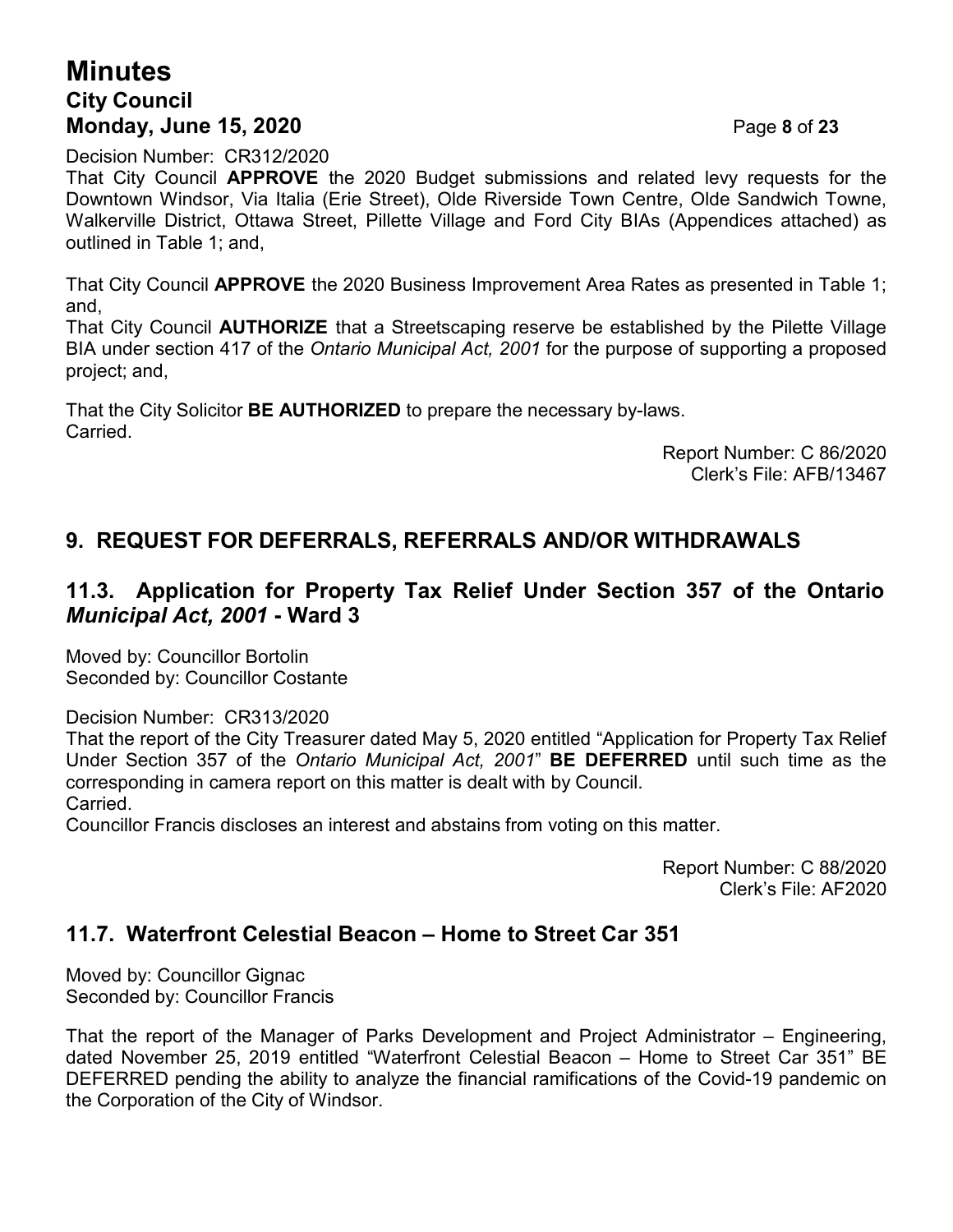# **Minutes City Council Monday, June 15, 2020** Page **9** of **23**

The motion is **put** and **is lost**.

Aye votes: Councillors Gignac and Francis. Nay votes: Councillors Costante, Bortolin, Holt, Sleiman, Kaschak, McKenzie and Morrison. Absent: None. Abstain: None.

> Report Number: C 197/2020 Clerk's File: SR/13823

#### **11.5. E-Scooters in Parks -City Wide**

Moved by: Councillor Francis Seconded by: Councillor Gignac

Decision Number: CR315/2020

That the report of the Manager – Parks Development, dated April 1, 2020 entitled "E-Scooters in Parks" **BE DEFERRED** until the spring of 2021 as a pilot project for 2020 would be limited due to the Covid-19 pandemic.

**Carried** 

Councillor McKenzie voting nay.

Report Number: C 68/2020 Clerk's File: SW/13715

## **10. PRESENTATIONS AND DELEGATIONS**

#### **11.7. Waterfront Celestial Beacon – Home to Street Car 351**

#### **Jan Wilson, Corporate Leader, Parks, Facilities, Recreation & Culture**

Jan Wilson, Corporate Leader, Parks, Facilities, Recreation & Culture appears before Council to provide an overview of the Waterfront Celestial Beacon – Home to Street Car 351, including the history of the Celestial Beacon, the Central Riverfront Implementation Plan, the location plan, conceptual designs, design considerations, site lines and views, green design elements, energy efficiency, survey results and partnerships.

#### **Dan Amicone, Architecttura, Consultant**

Dan Amicone, Architecttura, Consultant, appears before Council and is available for questions regarding the Waterfront Celestial Beacon – Home to Street Car 351.

Moved by: Councillor Costante Seconded by: Councillor Bortolin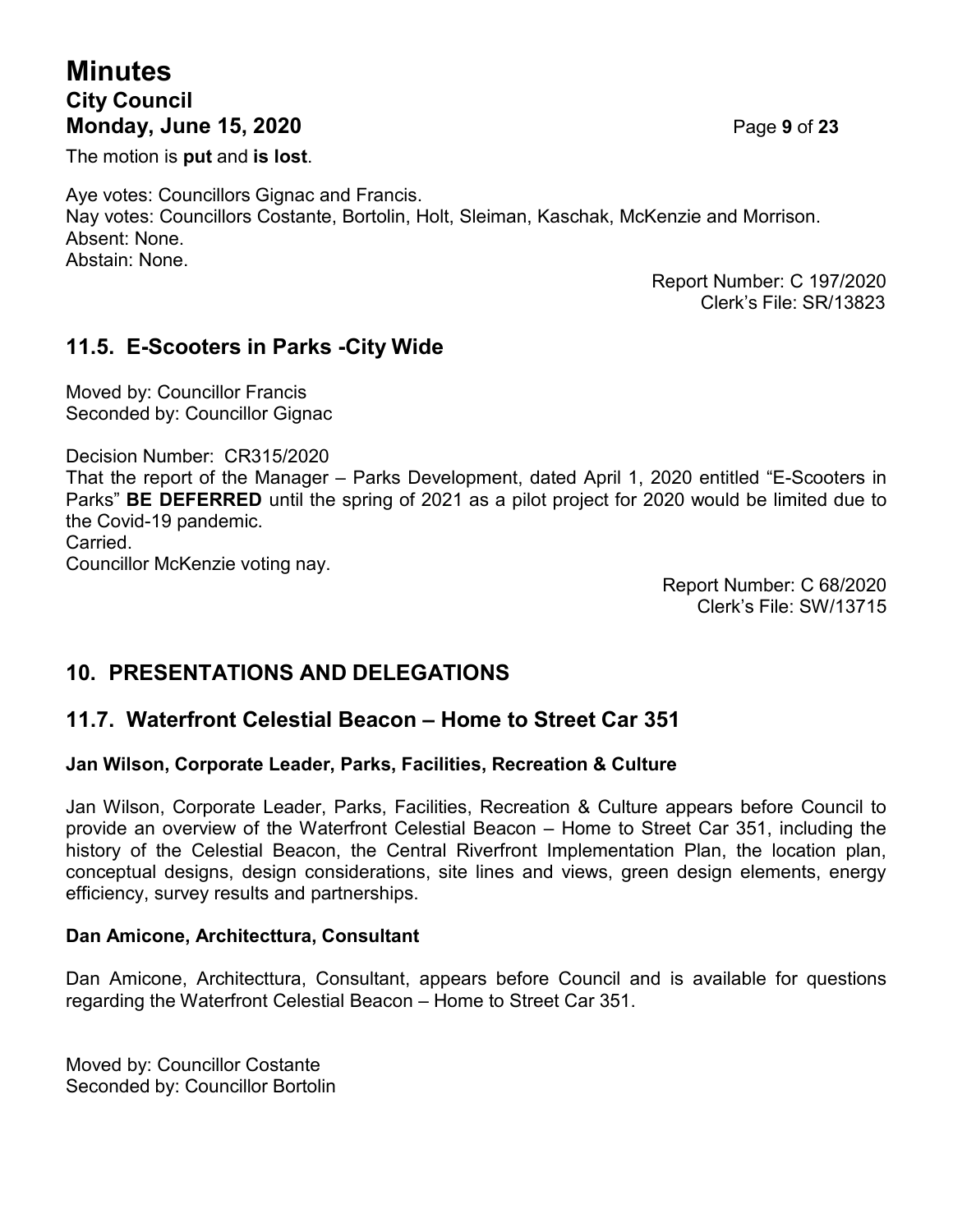# **Minutes City Council Monday, June 15, 2020** Page **10** of **23**

Decision Number: CR317/2020

- I) That City Council **APPROVE** the design of the building and the terraces for the Celestial Beacon prepared by Architecttura Inc. as the new home for Streetcar No. 351 located on the waterfront North of Riverside drive at the foot of Askin Avenue in Assumption Park North as attached under APPENDIX C; along with the following:
	- That the patio terrace footprint **BE REDUCED** to under 10,000 square feet; and,
	- That administration **BE DIRECTED** to work with the architects and the designers to try to naturalize and landscape as much of the paved footprint as possible, while maintaining accessibility and functionality; and,
	- That spruce trees **BE PLANTED** and spread out in a responsible way so as not to further obstruct views; and further,
	- That the height of the street car enclosure **BE LOWERED** to as much as practical while taking into account ERCA's considerations and public safety.
- II) That City Council **DIRECT** the Manager of Park Development to apply for an amendment to Zoning By-law 8600 for any portion of the building (Celestial Beacon) that extends above the crown of the pavement within Riverside Drive; and,
- III) That the City Planner **BE DELEGATED** the authority to approve the Site Plan Control Application and **BE AUTHORIZED** to approve minor changes to the design to allow for the construction of a permanent building (Celestial Beacon) to house Streetcar No. 351; and,
- IV) That City Council **AUTHORIZE** the Chief Administrative Officer to submit a grant application for the Celestial Beacon /Streetcar Museum project to the Canada Cultural Spaces Fund requesting \$3,032,066 in grant funding; and,
- V) That City Council **APPROVE** the following recommendations upon receiving confirmation that the City's grant application submission has been received by the grant provider for their review and consideration:
	- a) That Council **PRE-APPROVE** and **AWARD** any procurement(s) necessary that are related to the Celestial Beacon /Streetcar Museum project, provided that the procurement(s) are within approved budget amounts, pursuant to the Purchasing By-Law 93-2012 and amendments thereto; satisfactory in financial content to City Treasurer, and in technical content to the to Corporate Leader of Parks, Recreation & Culture and Facilities and City Engineer; and further,
	- b) That the Chief Administrative Officer and the City Clerk **BE AUTHORIZED** to take any such action required to effect the recommendation noted above and sign any required documentation/agreement(s) for the Celestial Beacon /Streetcar Museum project, satisfactory in legal form to the City Solicitor, in technical content to Corporate Leader of Parks, Recreation & Culture and Facilities and City Engineer and in financial content to the City Treasurer; and further,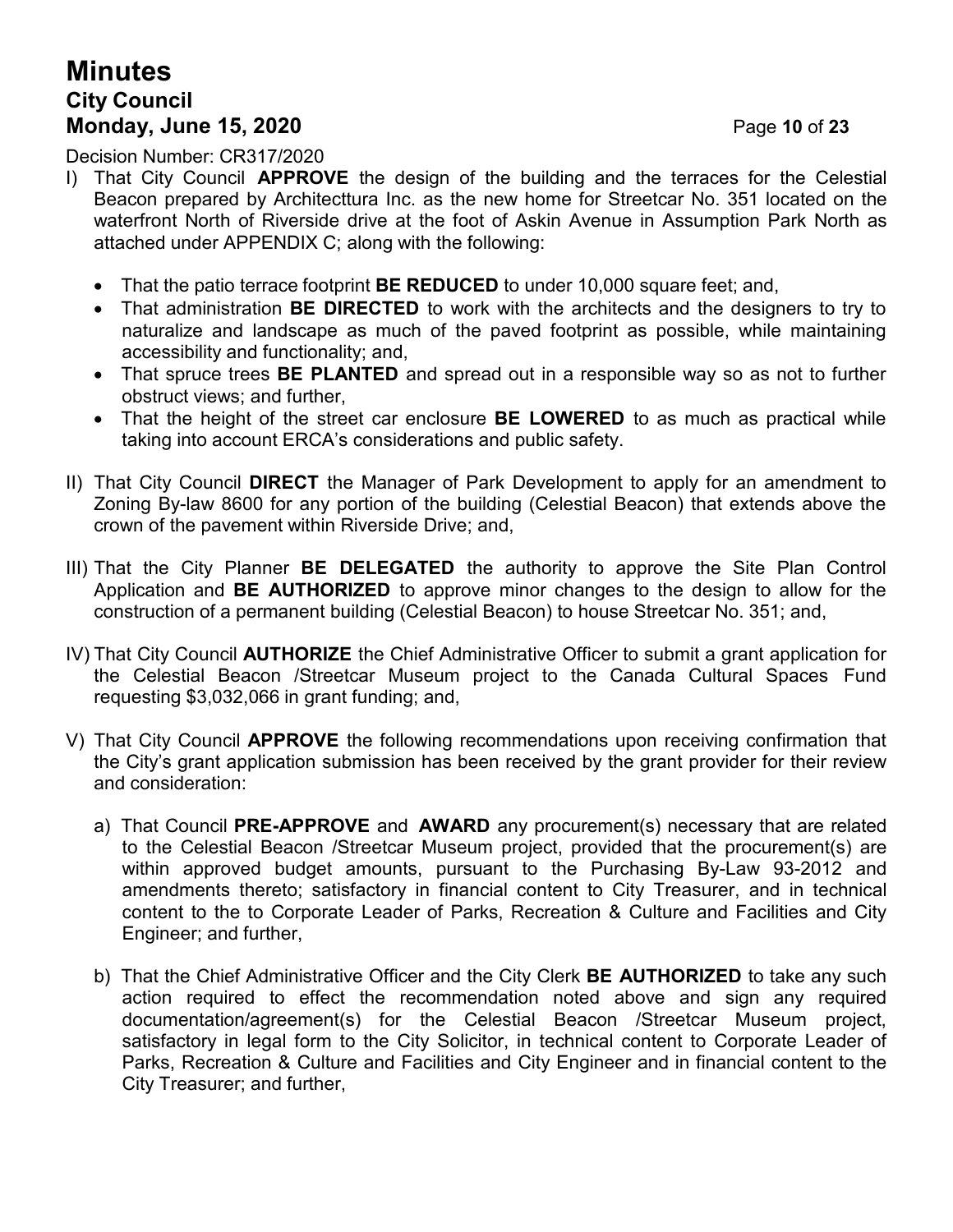# **Minutes City Council Monday, June 15, 2020** Page **11** of **23**

c) That the Purchasing Manager **BE AUTHORIZED** to issue Purchase Orders as may be required to effect the recommendation noted above, subject to all specification being satisfactory in technical content to the Corporate Leader of Parks, Recreation & Culture and Facilities and City Engineer; in financial content to the City Treasurer.

VI) That City Council **APPROVE** a total budget of \$7,000,000 (net City Cost of \$3,967,934) for the Celestial Beacon project, to **BE FUNDED** as follows:

- Canada Cultural Spaces Grant Funding of \$3,032,066
- \$2,000,000 already approved by Council through CR B30/2019 as part of the Central Riverfront Improvement project; and,
- Pre-commitments of \$300,000 in each of 2022 and 2024 Pay-As-You-Go funding from the Grant Matching and Inflationary Pressures project, FIN-001-19; and,
- Pre-commitments of \$954,000 in 2023 Pay-As-You-Go funding and \$413,934 in 2024 Pay-As-You-Go funding from the Central Riverfront Park Improvements project PFO-001-14; and,
- VII) That City Council **APPROVE** additional funding in the amount of \$3,032,066 as follows in the event the Canada Spaces grant should not be successful:
	- Pre-commitment of \$632,066 in 2024 Pay-As-You-Go funding from the Central Riverfront Park Improvements project PFO-001-14; and,
	- \$1,350,000 from the PYG funding reserve; and,
	- \$1,050,000 in placeholder funding for Paul Martin Building (CAO-001-16) be directed to the Celestial Beacon Streetcar project and that those funds be deemed pre-committed for immediate use on January 1, 2021 when it is within the required 5-year timeframe.
- VIII) That, if the City's Canada Cultural Spaces Fund application is successful and the \$3,032,066 in requested grant funding is approved in whole or in any part:
	- a) The Chief Administrative Officer and City Clerk **BE AUTHORIZED** to execute any agreements, declarations or approvals required resulting from receiving grant funding approval subject to such documents being satisfactory in technical content to the City Engineer as well as the Corporate Leader, Parks and Recreation & Culture and Facilities, in financial content to the City Treasurer, and in Legal form to the City Solicitor; and,
	- b) The Chief Administrative Officer **BE AUTHORIZED** to delegate signing of all claims, progress reports and applicable schedules and other such documents as may be required as part of the request for payment to the Senior Manager of Engineering or designate, subject to financial content approval from the area's Financial Planning Administrator or their manager.

Carried.

At the request of Councillor Gignac, a recorded vote is taken.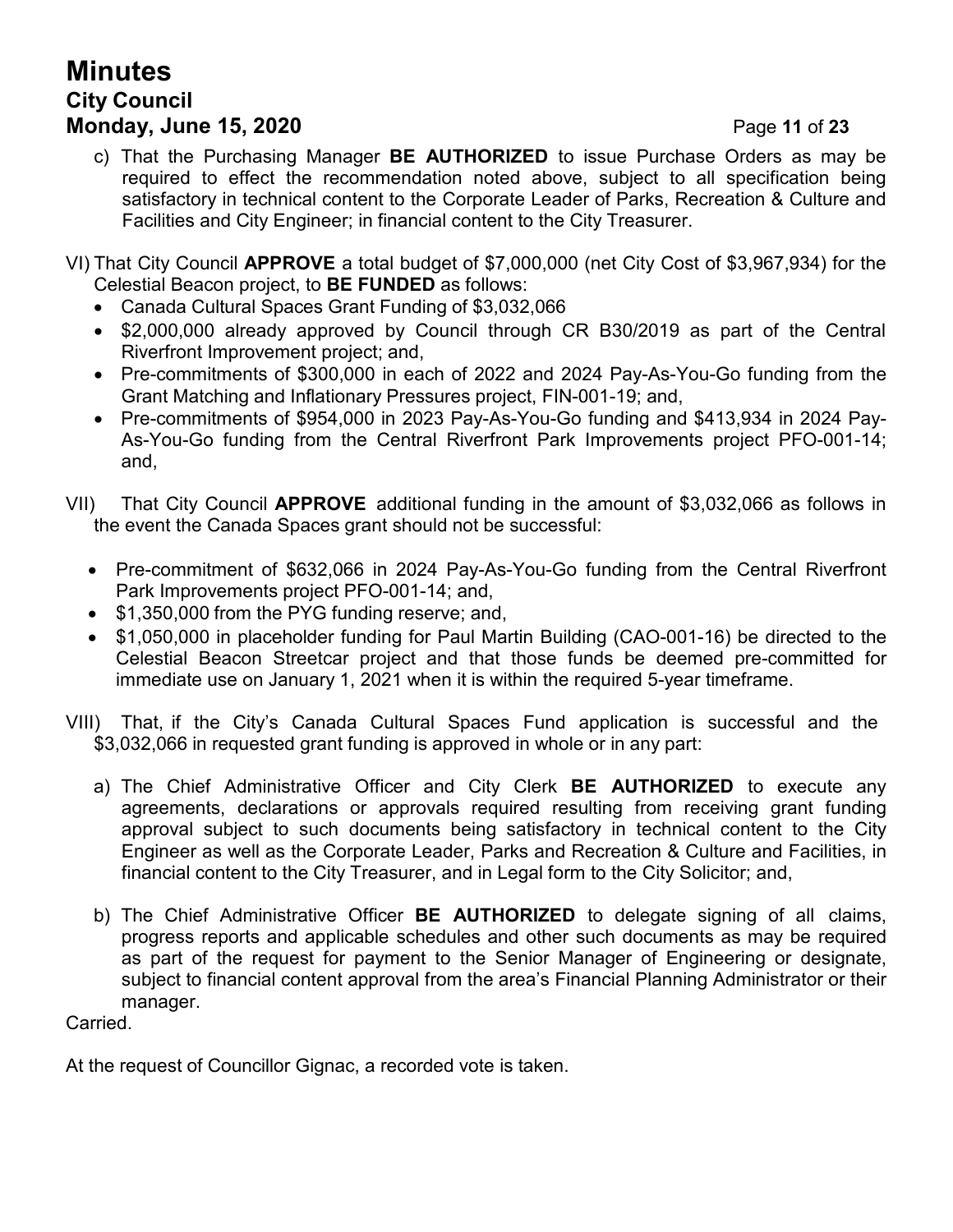# **Minutes City Council Monday, June 15, 2020** Page **12** of **23**

Aye votes: Councillors Costante, Bortolin, Holt, Sleiman, Kaschak, McKenzie, Morrison and Mayor Dilkens. Nay votes: Councillors Gignac and Francis. Absent: None. Abstain: None.

> Report Number: C 197/2019 Clerk's File: SR/13823

## **11. REGULAR BUSINESS ITEMS (Non-Consent Items)**

#### **8.1. Capital Budget Recommended Guidelines**

Moved by: Councillor McKenzie Seconded by: Councillor Francis

Decision Number: CR309/2020

That given the financial impacts of the COVID 19 pandemic and the current uncertainty surrounding senior level government funding to assist municipalities that City Council **ENDORSE** the guidelines outlined in this report for the balance of 2020 as a framework when considering capital funding and projects; and,

That in order to facilitate the maximization of available funding and to increase the City's ability to leverage grant funding, City Council **AUTHORIZE** the CAO to exchange funding sources between capital projects that do not change the total approved funding or impact the timing of capital projects.

Carried.

Report Number: C 104/2020 Clerk's File: MH/13786, AFB/13467, & GP2020

#### **11.4. Windsor-Canada Utilities Ltd. – Annual General Meeting – City Wide**

Moved by: Councillor Gignac Seconded by: Councillor Francis

Decision Number: CR314/2020

- I. That Council, acting as the shareholder for Windsor Canada Utilities Ltd. ("WCUL") **APPROVE** the resolutions presented by WCUL; and,
- II. That the Mayor **BE AUTHORIZED** to execute the shareholder's resolutions on behalf of The Corporation of the City of Windsor, in accordance with Council direction, with respect to all matters presented herein by WCUL for the year 2019.

Carried.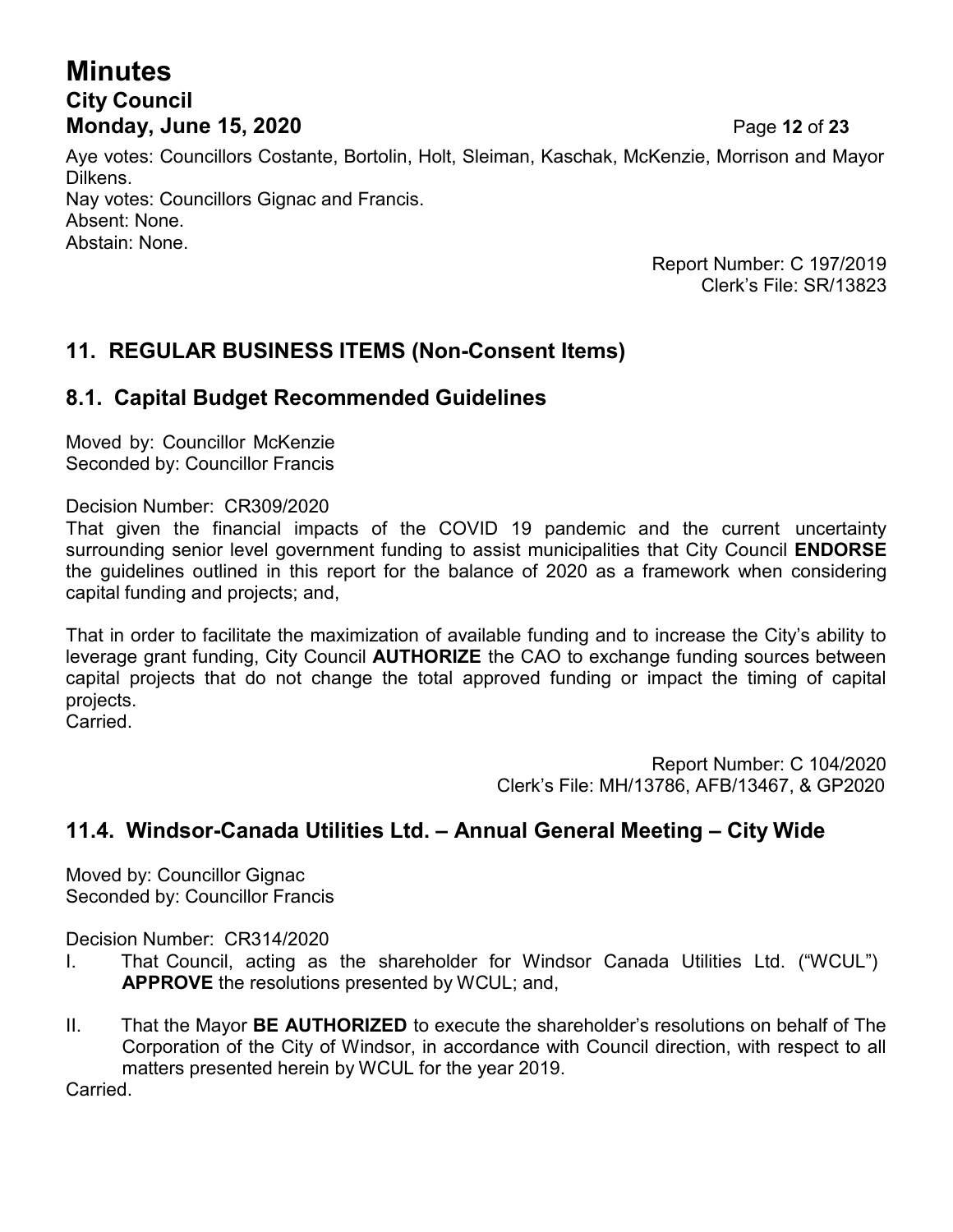**Minutes City Council Monday, June 15, 2020** Page **13** of **23**

Report Number: C 102/2020 Clerk's File: MU2020

#### **11.6. Disaster Mitigation Adaptation Fund (DMAF) 3 - Targeted Intake - City Wide**

Moved by: Councillor Gignac Seconded by: Councillor Costante

Decision Number: CR316/2020

That in order to undertake a major project aimed at reducing the likelihood of future flooding, City Council approve the following recommendations:

- 1. THAT City Council **APPROVE** the Chief Administrative Officer to submit an Application for the project identified in Appendix A – DMAF Special Intake C145 2019, to the Disaster Mitigation and Adaptation Fund (DMAF) 'Targeting Success' program, subject to the documents being satisfactory in technical content by the City Engineer and financial content by the City Treasurer; and,
- 2. THAT City Council **SUPPORT** the matching funding for the City's portion of the project, as \$5,000,000 each year from 2020 to 2030 from the Sewer Master Plan Implementation Project (ENG-002-19); and,
- 3. THAT in the event the City receives written confirmation of the Grant funding being awarded to the City, then City Council **APPROVES** the following:
	- a) That City Council **APPROVE** the use of funding identified in the Sewer Master Plan Implementation Project (ENG-002-19) as the City's matching portion for the DMAF grant, with funding specifically identified as follows:
		- 1. \$5,000,000 in 2020 funding and;
		- 2. **PRECOMMITMENT** of \$5,000,000 each year from 2021 to 2024 so that these funds are available for immediate use; and,
		- 3. Placeholder funding of \$5,000,000 each year from 2025 to 2030 be **APPROVED** and that once funding for each year is within 5 years it **BE DEEMED** precommitted and available for immediate use.
	- b) That the Chief Administrative Officer and City Clerk **BE AUTHORIZED** to execute any agreements, declarations or approvals required resulting from receiving grant funding approval for the DMAF program and being satisfactory in technical content to the City Engineer, in financial content to the City Treasurer, and in form to the City Solicitor; and,
	- c) The Chief Administrative Officer **BE AUTHORIZED** to delegate signing of all claims and applicable schedules and other such documents required as part of the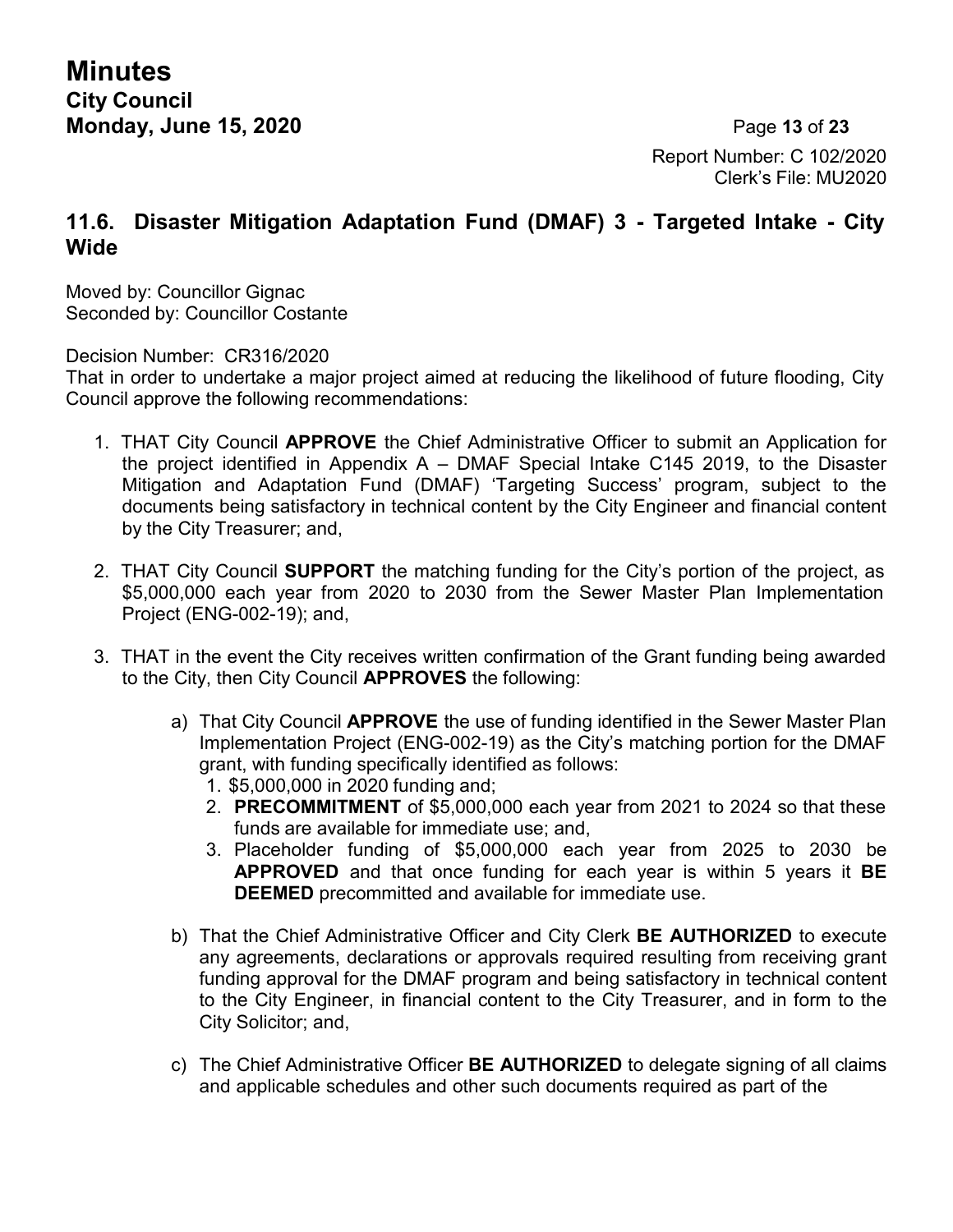# **Minutes City Council Monday, June 15, 2020** Page **14** of **23**

request for payment to the City Engineer or designate, subject to financial content approval from the area's Financial Planning Administrator or their manager; and,

- d) That Council **PRE-APPROVE** and **AWARD** any procurement(s) necessary that are related to the DMAF Targeting Success project, provided that the procurement(s) are within approved budget amounts, pursuant to the Purchasing By-Law 93-2012 and amendments thereto; satisfactory in financial content to City Treasurer, and in technical content to the to City Engineer; and further;
- e) That the Chief Administrative Officer and the City Clerk **BE AUTHORIZED** to take any such action required to effect the recommendation noted above and sign any required documentation/agreement(s) for the DMAF Targeting Success project, satisfactory in legal form to the City Solicitor, in technical content to City Engineer and in financial content to the City Treasurer; and further;
- f) That the Purchasing Manager **BE AUTHORIZED** to issue Purchase Orders as may be required to affect the recommendation noted above, subject to all specification being satisfactory in technical content to the City Engineer; in financial content to the City Treasurer

4. THAT City Council **RECEIVE** this report as the response to CQ 13-2020 **Carried** 

> Report Number: C 112/2020 Clerk's File: SW/13822 & AF2020

#### **11.8. Confirm & Ratify Report - Application for a Cannabis Retail Store Authorization at 315 Ouellette Ave - Ward 3**

Moved by: Councillor Bortolin Seconded by: Councillor Morrison

Decision Number: CR318/2020

That the results of the email poll conducted by the Deputy City Clerk on May 29, 2020 approving the following recommendation **BE CONFIRMED AND RATIFIED**:

THAT City Council **RECEIVE** the collected comments as requested through CR534/2019 for information; and,

THAT City Council **SUPPORT** the Retail Cannabis Application requested by 'Cloud 29' regarding the site located at 315 Ouellette Ave; and,

THAT City Council **DIRECT** the Chief Administrative Officer to **RETURN** their decision along with this report and Appendices A and B to the Alcohol and Gaming Commission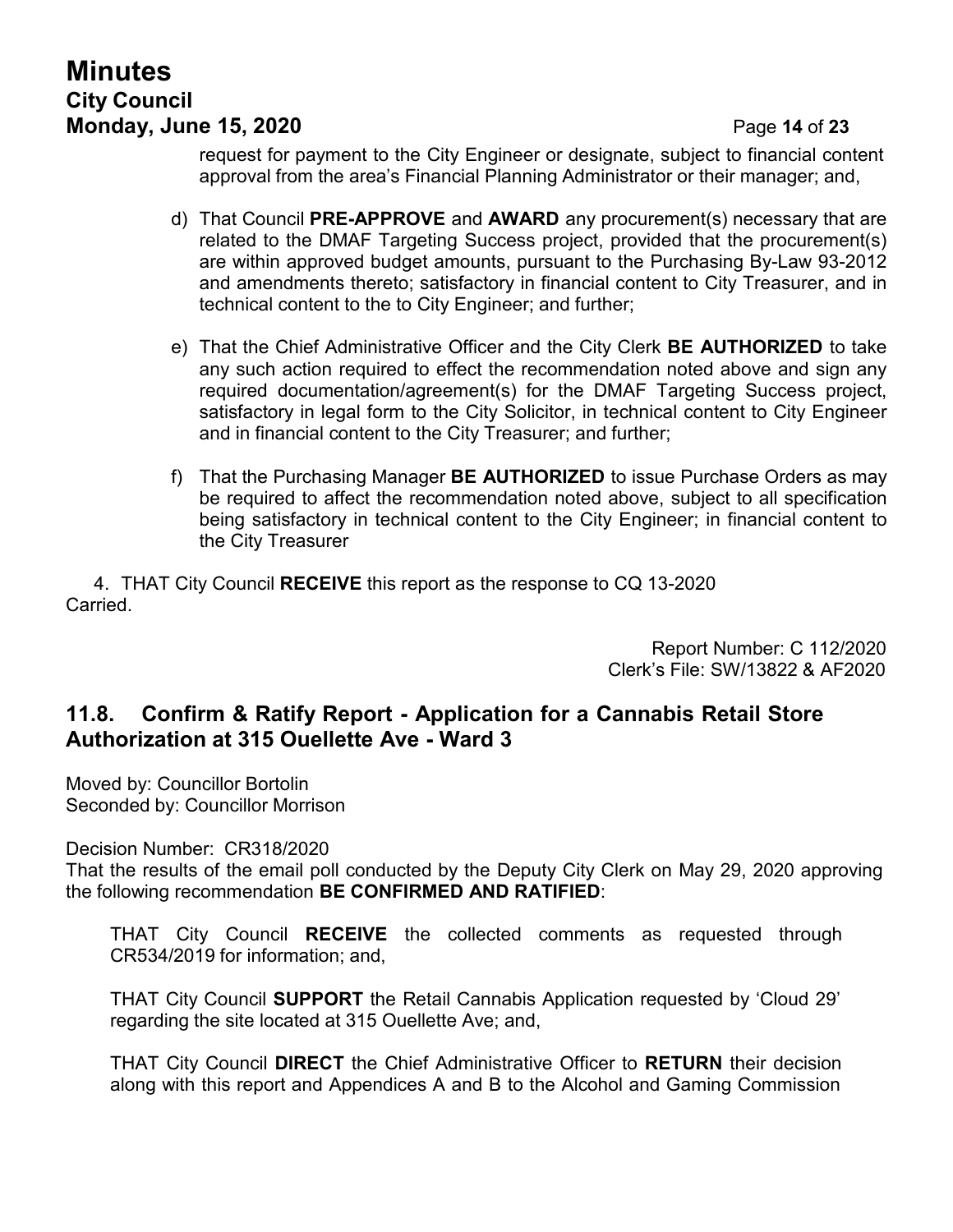# **Minutes City Council Monday, June 15, 2020** Page **15** of **23**

of Ontario for consideration regarding the Retail Cannabis Application and for delivery to the Applicant, no later than May 30, 2020.

Carried.

**Clerk's Note:** Councillors Francis, Gignac, and Sleiman, and Mayor Dilkens voted in opposition to the actual application put forward in the email poll.

> Report Number: C 115/2020 Clerk's File: GP/13047

#### **11.10. Confirm & Ratify Report-Application for a Cannabis Retail Store Authorization at 1550 Huron Church Road - Ward 10**

Moved by: Councillor Bortolin Seconded by: Councillor Morrison

Decision Number: CR319/2020

That the results of the email poll conducted by the Deputy City Clerk on June 5, 2020 approving the following recommendation **BE CONFIRMED AND RATIFIED**:

THAT City Council **RECEIVE** the collected comments as requested through CR534/2019 for information; and,

THAT City Council **SUPPORT** the Retail Cannabis Application requested by 'SPIRITLEAF 1550 HURON CHURCH ROAD' regarding the site located at 1550 Huron Church Road; and,

THAT City Council **DIRECT** the Chief Administrative Officer to **RETURN** their decision along with this report and Appendices A and B to the Alcohol and Gaming Commission of Ontario for consideration regarding the Retail Cannabis Application and for delivery to the Applicant, ''SPIRITLEAF 1550 HURON CHURCH ROAD', no later than June 10, 2020.

**Carried** 

**Clerk's Note:** Mayor Dilkens voted in opposition to the actual application put forward in the email poll.

> Report Number: C 121/2020 Clerk's File: GP/13047

### **11.11. Confirm & Ratify Report - Application for a Cannabis Retail Store Authorization at 1326 Ottawa Street - Ward 4**

Moved by: Councillor Bortolin Seconded by: Councillor Morrison

Decision Number: CR320/2020

That the results of the email poll conducted by the Deputy City Clerk on June 10, 2020 approving the following recommendation **BE CONFIRMED AND RATIFIED**: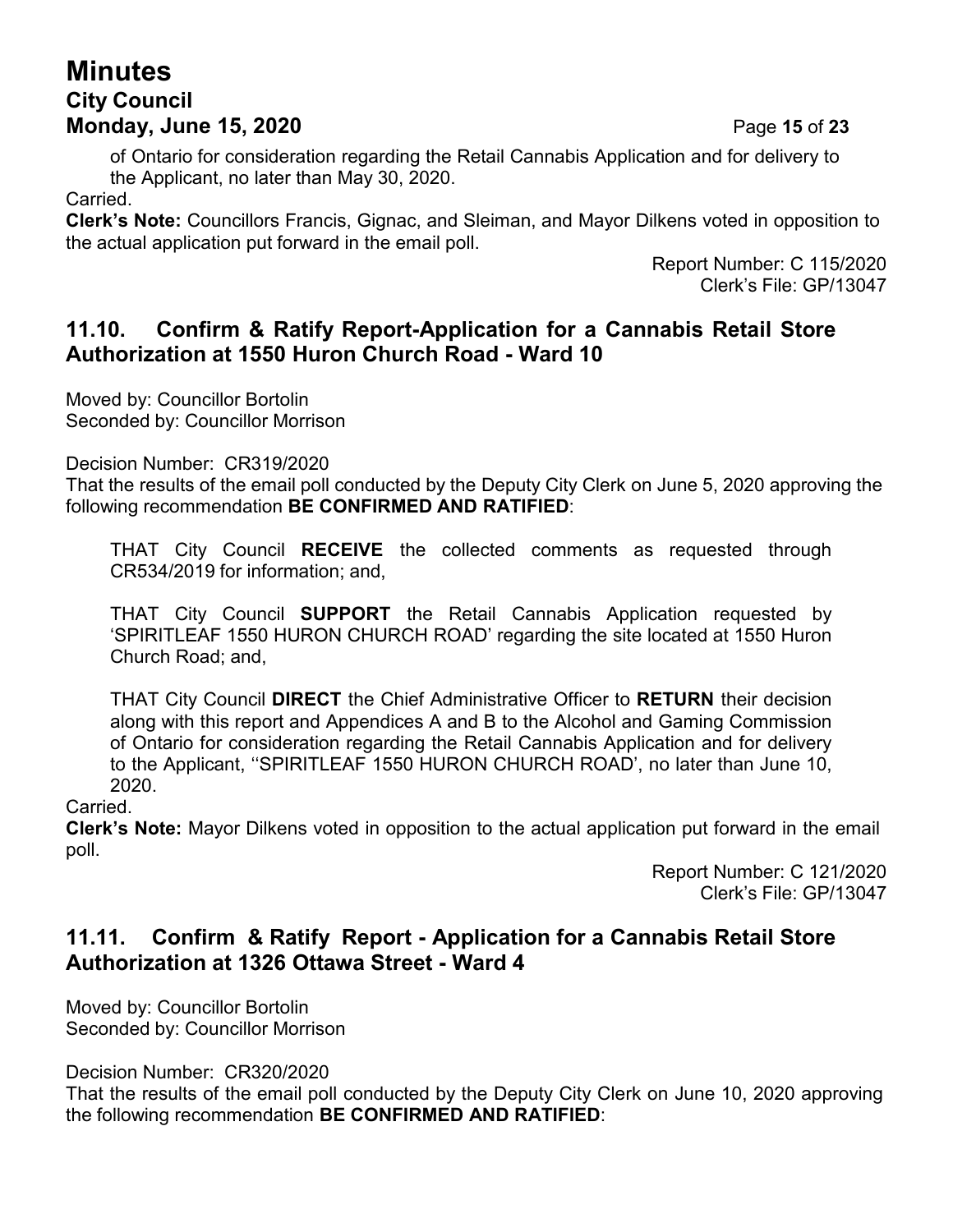## **Minutes City Council Monday, June 15, 2020** Page **16** of **23**

THAT City Council **RECEIVE** the collected comments as requested through CR534/2019 for information; and,

THAT City Council **SUPPORT** the Retail Cannabis Application requested by 'Uptown Hempire' regarding the site located at 1326 Ottawa Street Unit 1A; and,

THAT City Council **DIRECT** the Chief Administrative Officer to **RETURN** their decision along with this report and Appendices A and B to the Alcohol and Gaming Commission of Ontario for consideration regarding the Retail Cannabis Application and for delivery to the Applicant, no later than June 13, 2020.

**Carried** 

Report Number: C 122/2020 Clerk's File: GP/13047

#### **11.9. Application for a Cannabis Retail Store Authorization for 4050 Walker Road, Unit 300 - Ward 9**

Moved by: Councillor Bortolin Seconded by: Councillor Kaschak

Decision Number: CR303/2020 That City Council **RECEIVE** the collected comments as requested through CR543/2019 for information; and,

That City Council **SUPPORT** the Retail Cannabis Application requested by 'THE WE STORE 4050 WALKER ROAD, UNIT 300' regarding the site located at 4050 Walker Road, Unit 300; and,

That City Council **DIRECT** the Chief Administrative Officer to **RETURN** their decision along with this report and Appendices A and B to the Alcohol and Gaming Commission of Ontario for consideration regarding the Retail Cannabis Application and for delivery to the Applicant, 'THE WE STORE 4050 WALKER ROAD, UNIT 300' regarding the site located at 4050 Walker Road, Unit 300', no later than June 16, 2020. Carried.

> Report Number: C 113/2020 Clerk's File: GP/13047

#### **12. CONSIDERATION OF COMMITTEE REPORTS**

#### **12.1. (i) Report of the Special In-Camera meeting or other Committee as may be held prior to Council**

Moved by: Councillor Francis Seconded by: Councillor Gignac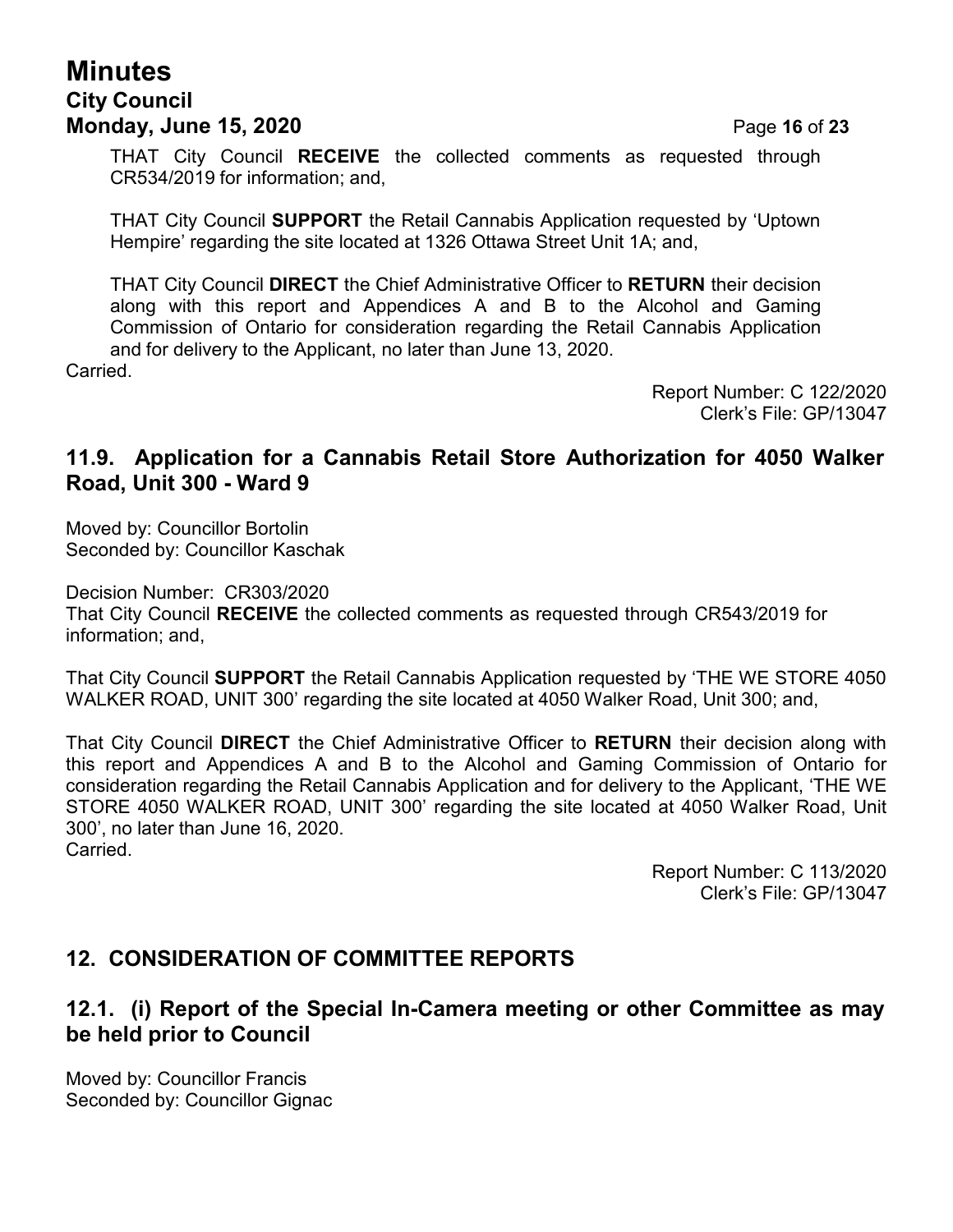# **Minutes City Council Monday, June 15, 2020** Page **17** of **23**

Decision Number: CR321/2020 That the report of the In Camera meeting held June 15, 2020 **BE ADOPTED** as presented. Carried.

Clerk's File: ACO2020

## **13. BY-LAWS (First and Second Reading)**

Moved by: Councillor Holt Seconded by: Councillor Kaschak

That the following By-laws No. 82-2020 through 87-2020 (inclusive) be introduced and read a first and second time:

**82-2020** A BY-LAW TO FURTHER AMEND BY-LAW NUMBER 9023 BEING A BY-LAW TO REGULATE VEHICULAR PARKING WITHIN THE LIMITS OF THE CITY OF WINDSOR ON MUNICIPAL STREETS, MUNICIPAL PARKING LOTS AND PRIVATE PROPERTIES, authorized by CAO118/2020, dated May 11, 2020.

**83-2020** A BY-LAW TO FURTHER AMEND BY-LAW NUMBER 9023 BEING A BY-LAW TO REGULATE VEHICULAR PARKING WITHIN THE LIMITS OF THE CITY OF WINDSOR ON MUNICIPAL STREETS, MUNICIPAL PARKING LOTS AND PRIVATE PROPERTIES, authorized by CAO128/2020, dated May 13, 2020.

**84-2020** A BY-LAW TO AMEND BY-LAW NUMBER 6716, BEING A BY-LAW RESPECTING THE EMISSION OF SOUNDS, authorized by CR171/2020, dated May 4, 2020.

**85-2020** A BY-LAW TO FURTHER AMEND BY-LAW NUMBER 8600 CITED AS THE "CITY OF WINDSOR ZONING BY-LAW", authorized by CR280/2020, dated June 1, 2020.

**86-2020 A** BY-LAW TO AMEND BY-LAW 55-2019 BEING A BYLAW TO CLOSE, STOP UP AND CONVEY THE 10.06 METRES WIDE PRINCESS AVENUE RIGHT-OF-WAY LOCATED EAST OF NORMAN ROAD AND WEST OF WESTMINSTER BOULEVARD, NORTH OF TECUMSEH ROAD EAST AND SOUTH OF EMPRESS STREET; CITY OF WINDSOR, authorized by CAO96/2020, dated April 15, 2020.

**87-2020** A BY-LAW TO CONFIRM PROCEEDINGS OF THE COUNCIL OF THE CORPORATION OF THE CITY OF WINDSOR AT ITS MEETING HELD ON THE 15TH DAY OF JUNE, 2020. Carried.

#### **14. MOVE BACK INTO FORMAL SESSION**

Moved by: Councillor McKenzie Seconded by: Councillor Morrison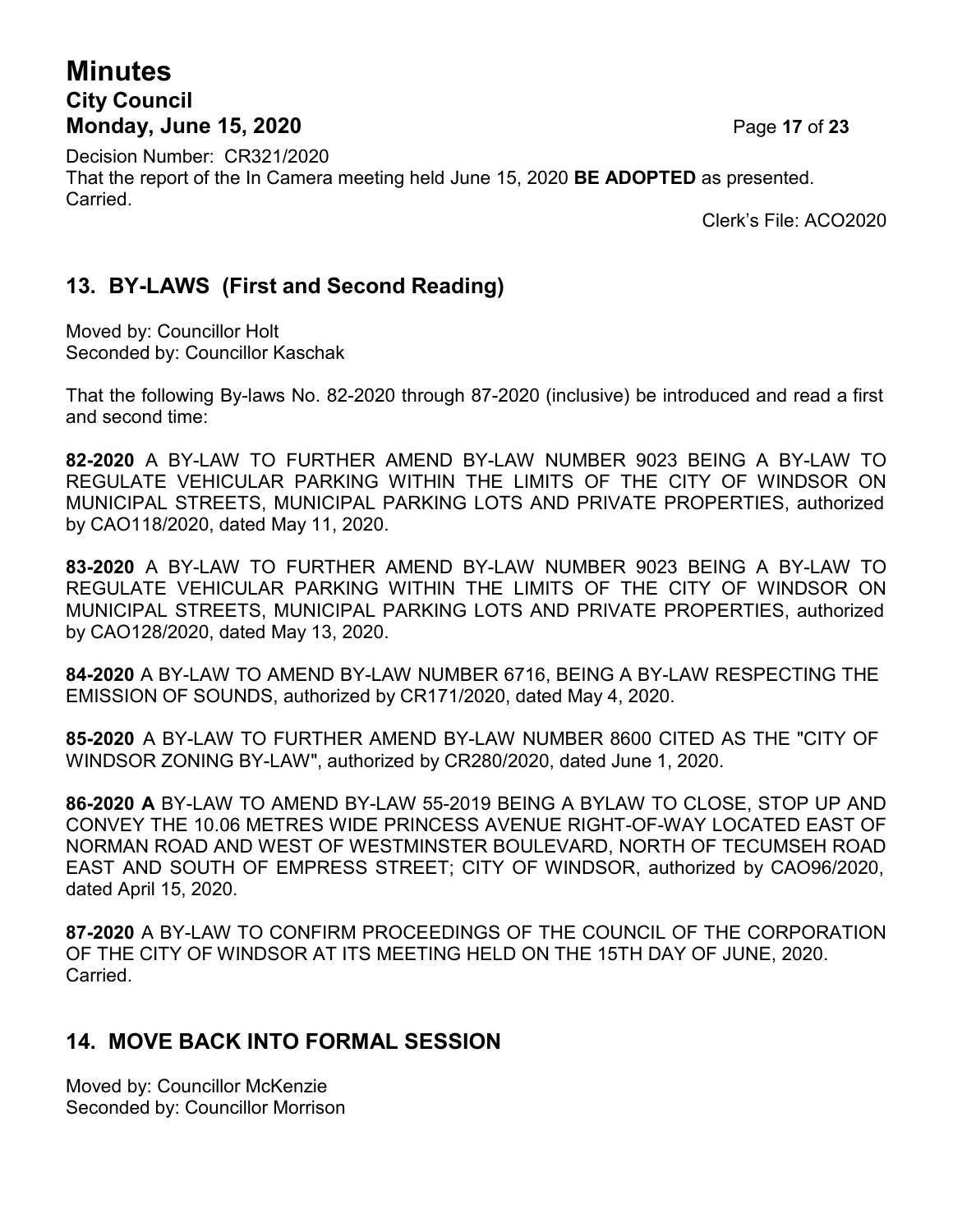# **Minutes City Council Monday, June 15, 2020** Page **18** of **23**

That the Committee of the Whole does now rise and report to Council respecting the business items considered by the Committee:

- 1) Communication Items (as amended)
- 2) Consent Agenda (as amended)
- 3) Items Deferred Items Referred
- 4) Consideration of the Balance of Business Items (as amended)
- 5) Committee Reports (as presented)
- 6) By-laws given first and second readings

**Carried** 

# **15. NOTICES OF MOTION**

Moved by: Councillor Gignac Seconded by: Councillor Sleiman

Decision Number: CR322/2020

That Rule 13.9 of the Procedure By-Law regarding business not already before Council **BE WAIVED** to permit the introduction of a motion for consideration by Council without prior notice regarding the need to establish reduced speed limits in the Detroit River. Carried.

Clerk's File: GF2020

Moved by: Councillor Gignac Seconded by: Councillor Bortolin

Decision Number: CR323/2020

**WHEREAS** Transport Canada serves as the designated authority for marine safety, recreational boating, commercial vessels, compliance and enforcement; and,

**WHEREAS** Transport Canada is the designated authority to approach to reduce the speed limits on the Detroit River; and,

**WHEREAS** the current freighter speed limit is at 10.4 knots which is still a concern given the current water levels; and

**WHEREAS** the current limits for private vessels vary but nonetheless still pose a concern with a need to reduce and minimize any wake; and,

**WHEREAS** a number of boats participated in the Detroit River on Saturday, June 13, 2020 in the "Make America Great Again" boat parade to mark the United States President's 74<sup>th</sup> birthday, which proceeded on the U.S. side of Lake St. Clair from MacRay Harbor Marina in Harrison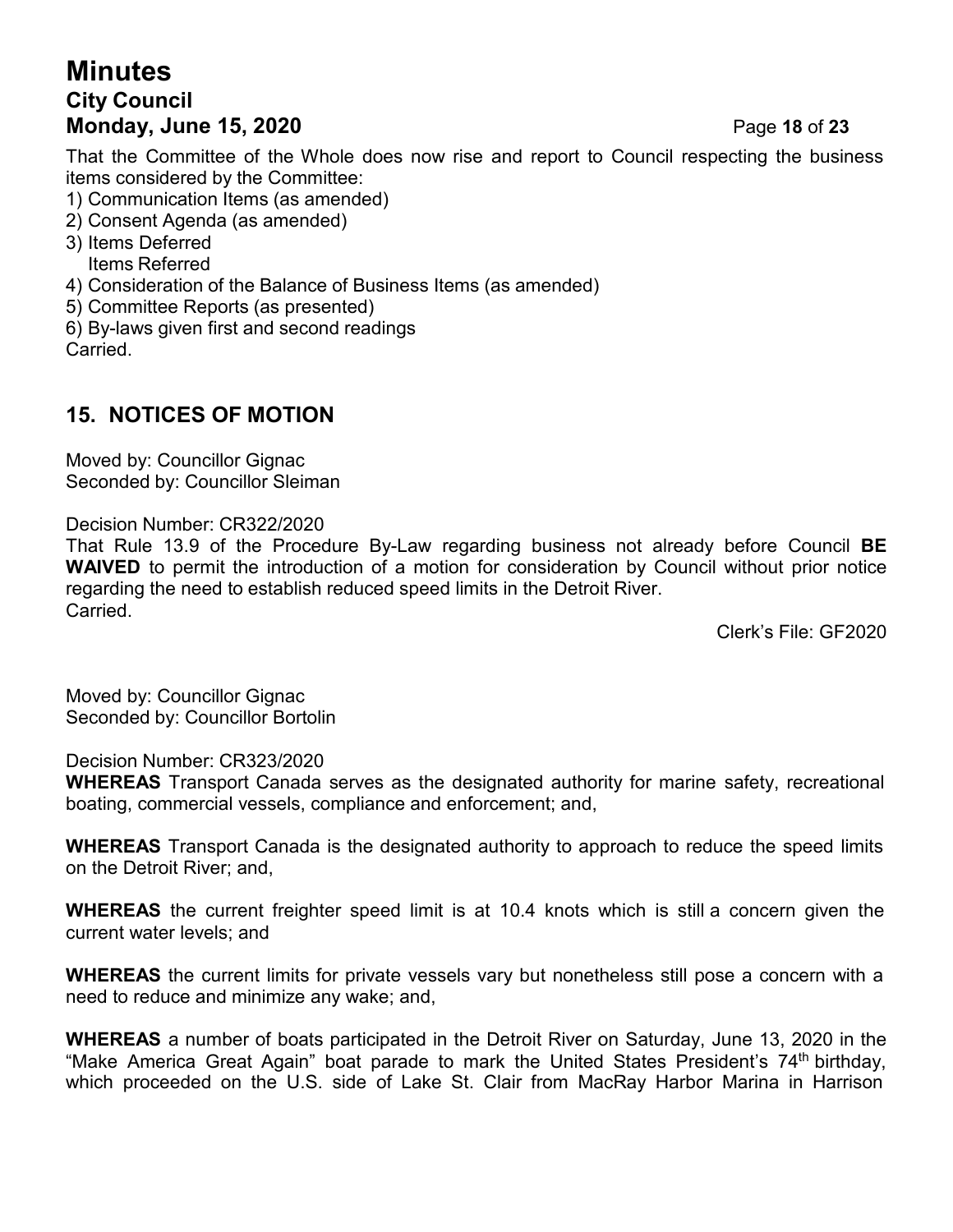## **Minutes City Council Monday, June 15, 2020** Page **19** of **23**

Township, Michigan up to the front of the GM Renaissance Center in Detroit, Michigan before returning back to the Marina; and,

**WHEREAS** several riverfront properties along Windsor, Ontario's shoreline suffered damage along this Canadian shore due to the boat parade;

**THEREFORE BE IT RESOLVED** that Windsor City council **PETITION** Transport Canada to establish reduced speed limits on the Detroit River as soon as possible. Carried.

Clerk's File: GF2020

Moved by: Councillor Holt Seconded by: Councillor Costante

Decision Number: CR324/2020

That Rule 13.9 of the Procedure By-Law regarding business not already before Council **BE WAIVED** to permit the introduction of a motion for consideration by Council without prior notice regarding temporary extended patio construction in restaurants. Carried.

Clerk's File: ACLB2020

Moved by: Councillor Holt Seconded by: Councillor Sleiman

Decision Number: CR325/2020

In an further effort to support restaurants during the economic recovery from Covid-19 and to promote proper physical distancing, City Council **APPROVES** the following:

- 1. Request Administration to review and consult with the Walkerville BIA and the Appended List (11 venues) of restaurants who wish undertake, at no additional cost to the City of Windsor, temporary extended patio construction.
- 2. Request Administration to document the opportunities and challenges associated with temporary extended patio construction, and outline potential mitigation measures required to enable the construction and installation of temporary extended patios.
- 3. Request Administration have this report in the hands of council in time to conduct an email poll by June 26 at the latest; and further,
- 4. That the above be considered a pilot project and that it also be replicated in other BIAs where possible if it is successful; and further,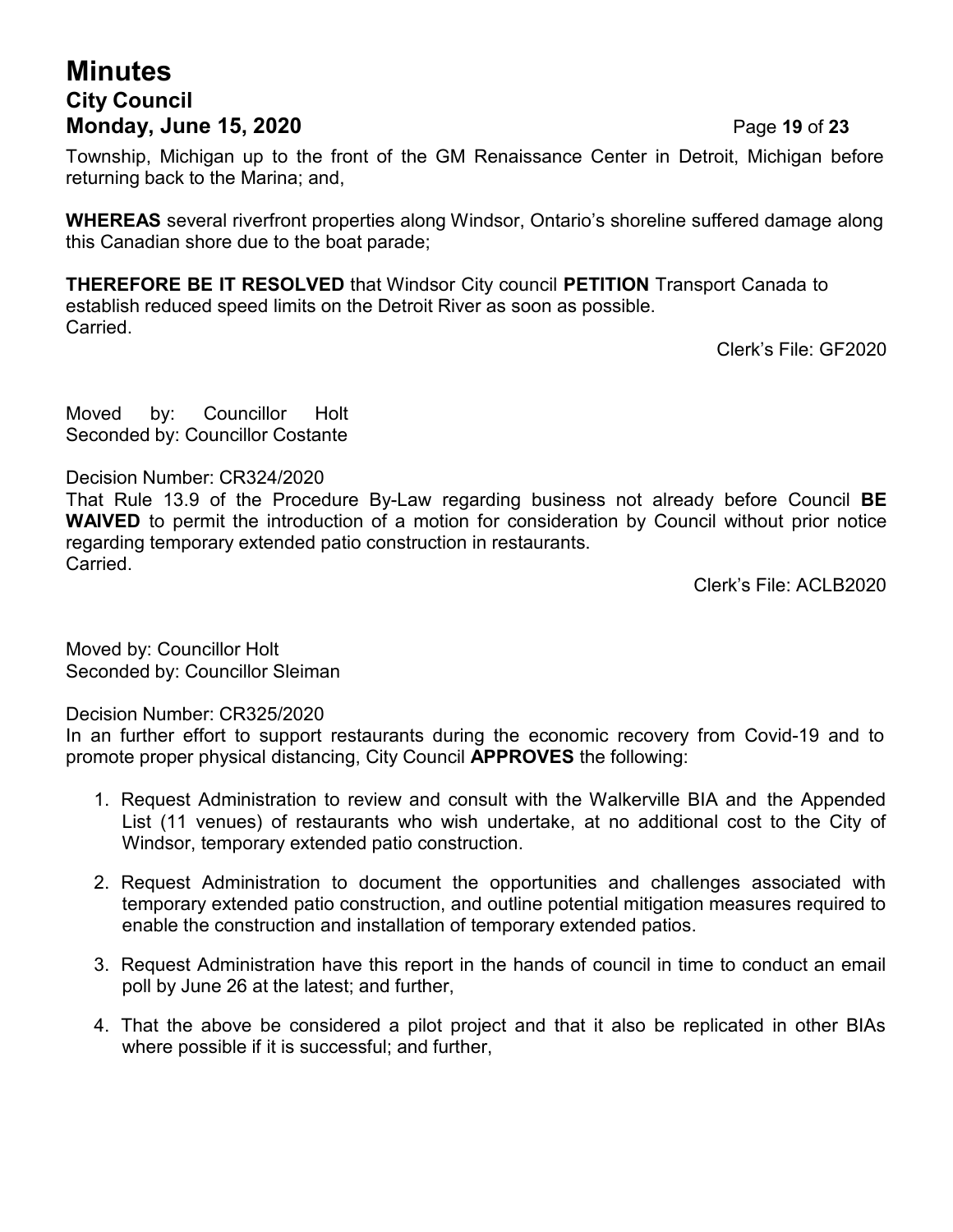## **Minutes City Council Monday, June 15, 2020** Page **20** of **23**

5. That this also be given consideration for applicability to restaurants/businesses that are not in BIA's, in which case these establishments are to work through their ward Councillors, and that this opportunity be communicated by the City of Windsor.

Carried.

Clerk's File: MH/13786 & ACLB2020

# **16. THIRD AND FINAL READING OF THE BY-LAWS**

Moved by: Councillor Sleiman Seconded by: Councillor Bortolin

That the By-laws No. 82-2020 through 87-2020 having been read a first and second time be now read a third time and finally passed and that the Mayor and Clerk **BE AUTHORIZED** to sign and seal the same notwithstanding any contrary provision of the Council. Carried.

## **17. PETITIONS**

None presented.

## **18. QUESTION PERIOD**

None registered.

## **21. ADJOURNMENT**

Moved by: Councillor Kaschak Seconded by: Councillor McKenzie

That this Council meeting stand adjourned until the next regular meeting of Council or at the call of the Mayor. Carried.

Accordingly, the meeting is adjourned at 4:56 o'clock p.m.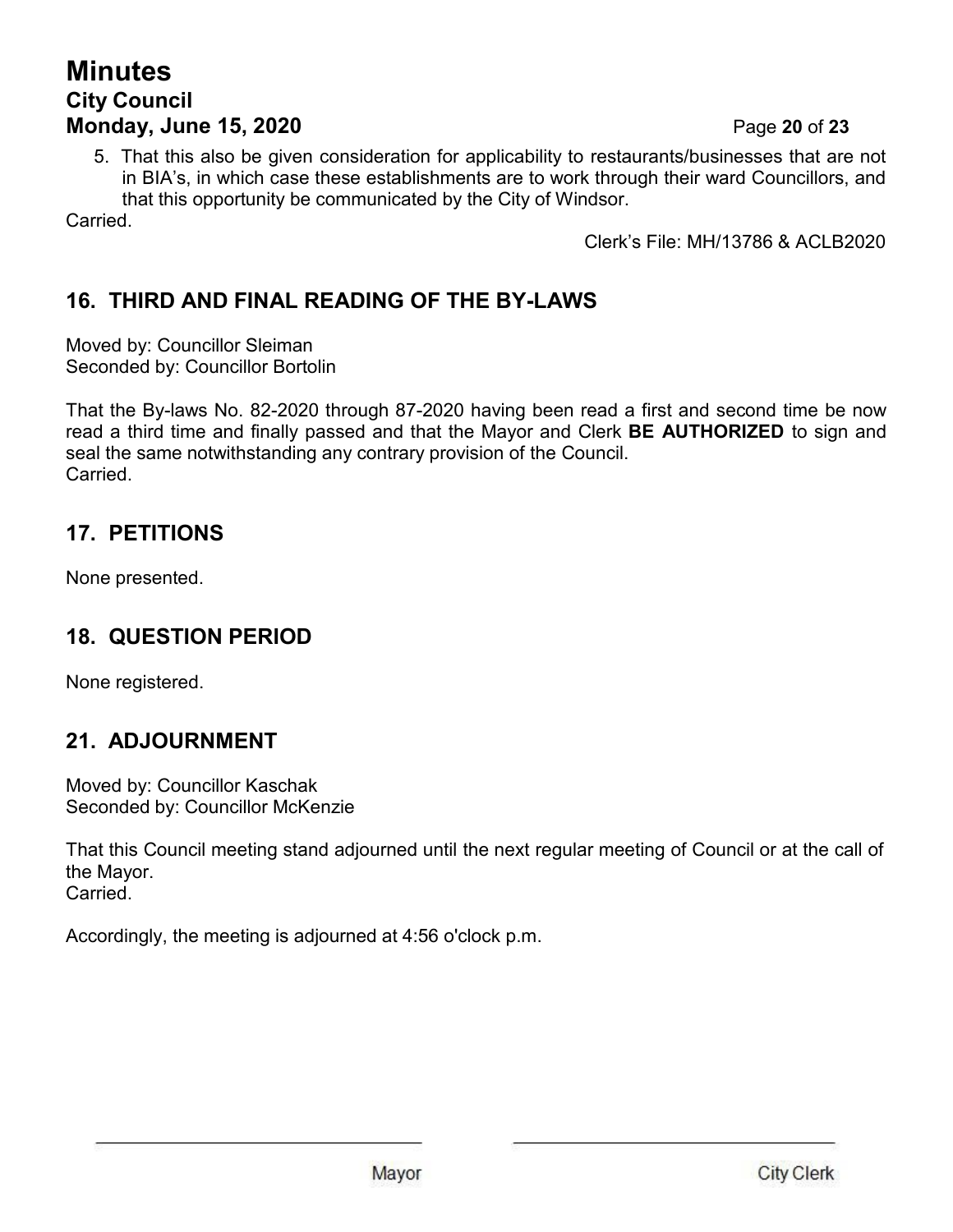**Minutes City Council**

**Monday, June 15, 2020** Page **21** of **23** Adopted by Council at its meeting held June 15, 2020 (CR321/2020) VC/bm

#### **SPECIAL MEETING OF COUNCIL – IN CAMERA June 15, 2020**

**Members participating via electronic participation in accordance with Procedure By-law #98- 2011 as amended, which allows for electronic participation during a declared emergency.**

#### **Meeting called to order at: 11:30 a.m.**

#### **Members in Attendance:**

Mayor D. Dilkens Councillor F. Francis Councillor F. Costante Councillor C. Holt Councillor R. Bortolin Councillor G. Kaschak Councillor J. Gignac Councillor K. McKenzie Councillor J. Morrison Councillor E. Sleiman

#### **Also in attendance:**

- O. Colucci, Chief Administrative Officer
- J. Payne, Community Development and Health Commissioner and Corporate Leader Social Development, Health, Recreation and Culture
- M. Winterton, City Engineer and Corporate Leader Environmental Protection and **Transportation**
- V. Critchley, City Clerk/Licence Commissioner and Corporate Leader Public Engagement and Human Resources
- J. Mancina, Chief Financial Officer/City Treasurer and Corporate Leader Finance and **Technology**
- S. Askin-Hager, City Solicitor and Corporate Leader Economic Development and Public Safety
- J. Wilson, Corporate Leader, Parks, Facilities, Recreation and Culture
- A. Teliszewsky, Mayor's Chief of Staff
- S. Laforet, Fire Chief (Items 3 & 4)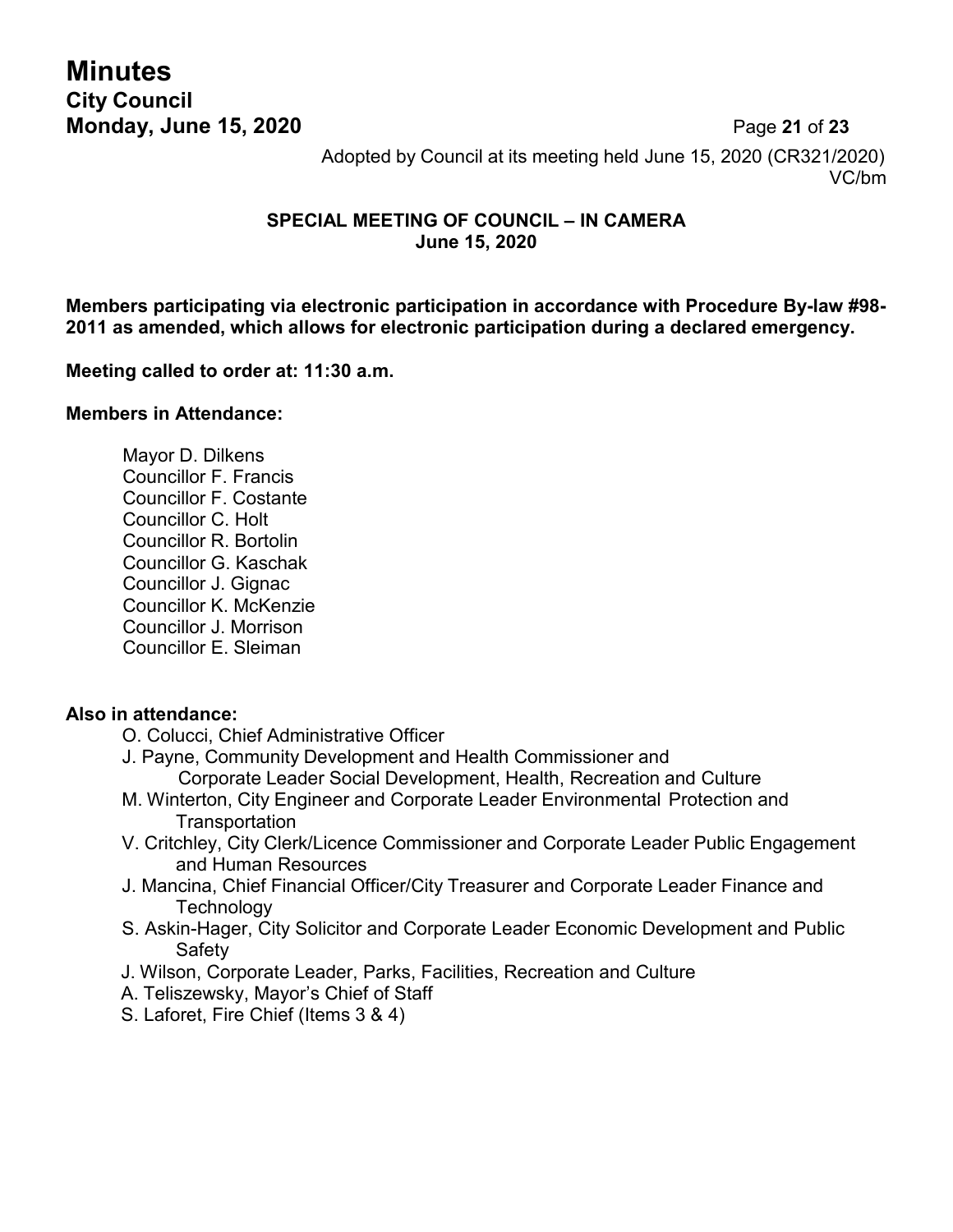# **Minutes City Council Monday, June 15, 2020** Page **22** of **23**

**Verbal Motion is presented by Councillor McKenzie, seconded by Councillor Sleiman, that Rule 3.3 (c) of the** *Procedure By-law, 98-2011,* **BE WAIVED to add the following Agenda item:**

#### **4. Property/legal matter – lease amendment**

**Motion Carried.**

**Verbal Motion is presented by Councillor Francis, seconded by Councillor Sleiman, to move in Camera for discussion of the following item(s), adding Item 4:**

| <u>Item</u><br><u>No.</u> | <b>Subject</b>                                                                | Section-<br><b>Pursuant to</b><br><b>Municipal Act,</b><br>2001, as amended |
|---------------------------|-------------------------------------------------------------------------------|-----------------------------------------------------------------------------|
| 1.                        | Property matter – expropriation                                               | 239(2)(c)                                                                   |
| 2.                        | Property matter - lease of land                                               | 239(2)(c)                                                                   |
| 3.                        | Personal matter - labour relations/plan                                       | 239(2)(d)(k)                                                                |
| 4.                        | Property/legal matter - lease amendment -<br>verbal report - ADDED at meeting | 239(2)(c)(f)                                                                |

**Motion Carried.**

#### **Declarations of Pecuniary Interest:**

None

**Discussion on the items of business. (Items 1, 2, 3 and 4)**

**Verbal Motion is presented by Councillor Kaschak, seconded by Councillor McKenzie, to move back into public session.**

**Motion Carried.**